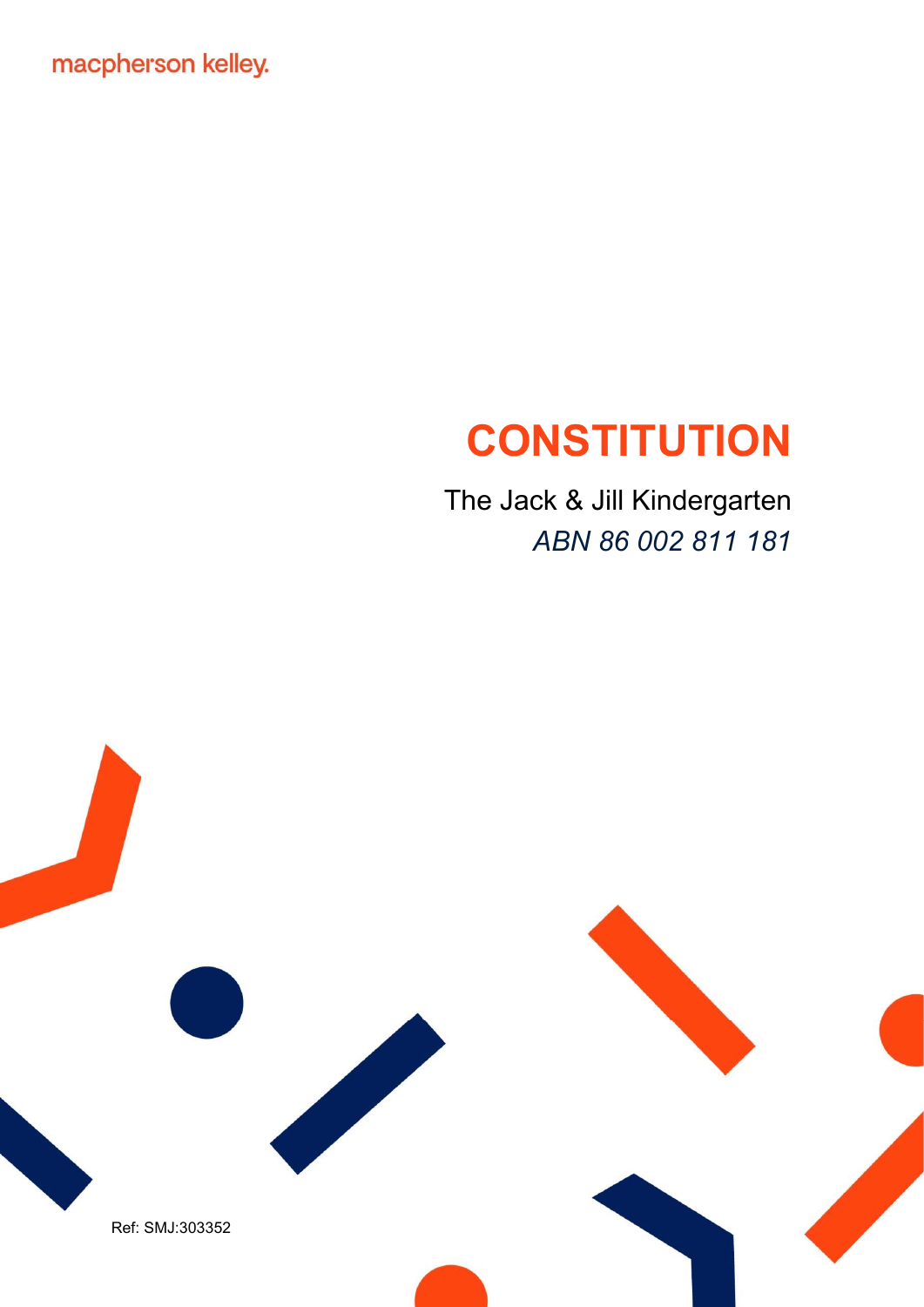# **Table of Contents**

| 1.              |  |
|-----------------|--|
| 2.              |  |
| 3.              |  |
| $4_{-}$         |  |
| 5.              |  |
| 6.              |  |
| 7 <sub>1</sub>  |  |
| 8.              |  |
| 9.              |  |
| 10 <sub>1</sub> |  |
| 11.             |  |
| 12.             |  |
| 13.             |  |
| 14.             |  |
| 15.             |  |
| 16.             |  |
| 17.             |  |
| 18.             |  |
| 19 <sub>1</sub> |  |
| 20.             |  |
| 21.             |  |
| 22.             |  |
| 23.             |  |
| 24.             |  |
| 25.             |  |
| 26.             |  |
| 27.             |  |
| 28.             |  |
| 29.             |  |
| 30.             |  |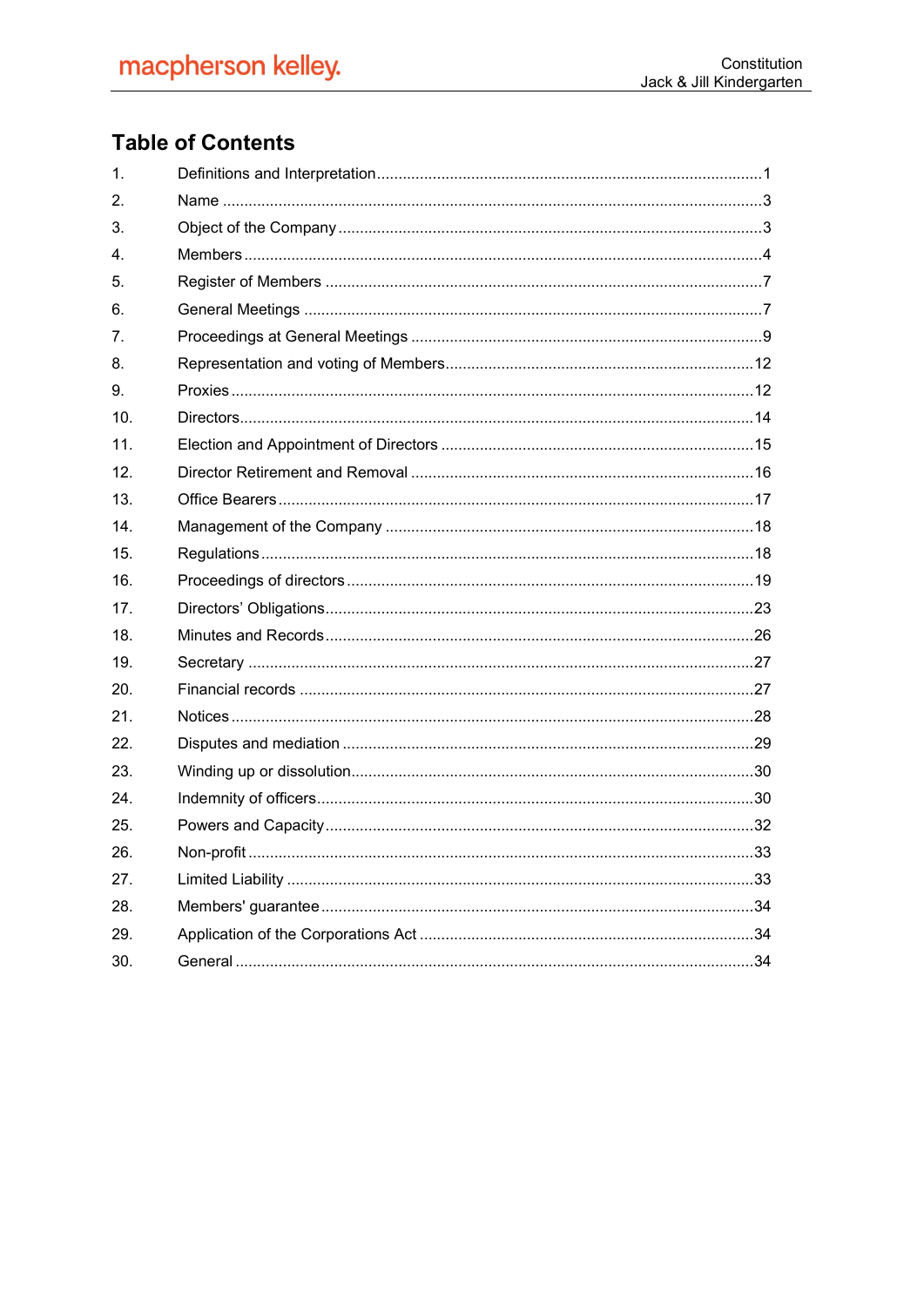# 1. Definitions and Interpretation

#### 1.1 Definitions

In this Constitution, unless the context otherwise requires:

ACNC Legislation means the Australian Charities and Not-for-profits Commission Act 2012 (Cth) and the Australian Charities and Not-for-profits Commission Regulation 2013 (Cth);

ASIC means the Australian Securities and Investments Commission;

Board Committee means a committee of Directors or a committee of Directors and other persons appointed to such committee established under clause 16.7;

Book includes a register, any other record of information, financial report or record and any document, however compiled, recorded or stored, including electronically;

Business Day means a day which is not a Saturday, Sunday, bank holiday or public holiday:

- (a) for the purpose of sending or receiving a notice in the city where the notice is intended to be received; and
- (b) for all other purposes in Sydney, Australia;

Chair means the chairperson of a general meeting of Members or the chairperson of a meeting of the Committee (as the context requires):

Commencement Date means the date of adoption of this Constitution by the Company;

Committee means the board of Directors of the Company;

Company means The Jack & Jill Kindergarten (ACN 002 811 181) a public company limited by guarantee registered without the word "Limited" in its name under section 150 of the Corporations Act;

#### Confidential Information:

- (a) means information (whether or not in material form) given to or gained by a Director before, during or after that person's term of Directorship that relates to:
	- (i) the Company; or
	- (ii) beneficiaries of services or funding provided by, or suppliers of services to or on behalf of, the Company; or
	- (iii) any funding, sponsorship or donation arrangements in respect of the Company; and
- (b) includes, but is not limited to:
	- (i) personal information (as defined in the Privacy Act 1988 (Cth)) in respect children attending the Kindergarten and their parents and guardians;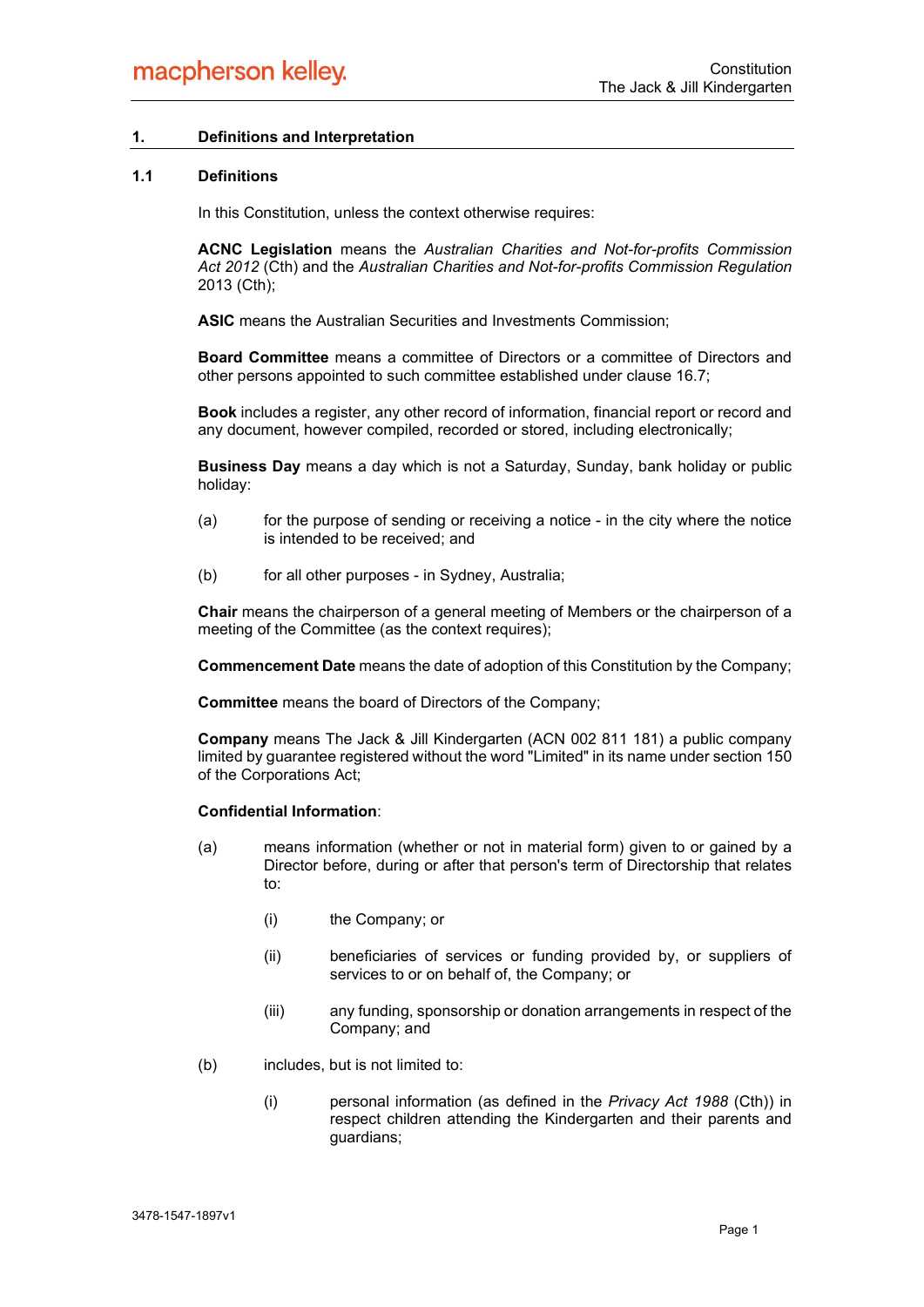- (ii) information relating to the business affairs, accounts, marketing plans, prospects, donors, supplier lists, research, management, financing, business strategies, inventions, designs or processes;
- (iii) computer data bases and computer software; and
- (iv) surveys, supplier lists, specifications, drawings, records, reports and statements;

Constitution means this Constitution as amended from time to time;

Corporations Act means the Corporations Act 2001 (Cth);

Director means any person occupying the position of a director of the Company;

Duties includes, in any particular case where the Committee considers it appropriate, duties arising by reason of the appointment of an Officer by the Company;

Initial Directors means each person appointed as a director at the Commencement Date;

Instantaneous Communication Device includes telephone, email, videoconference or any other audio, visual or data service or device which permits instantaneous communication between Directors or Members;

Kindergarten means the community-based preschool for children aged three to five years operated by the Company;

Liability means all costs, charges, losses, damages, expenses, penalties and liabilities of any kind including, in particular, legal costs incurred in defending an action for a liability incurred as an Officer;

Members means persons that are, or who are admitted as, members of the Company under clause 4.3;

Object means the object for which the Company is established set out in clause 3;

Office means the registered office from time to time of the Company;

**Office Bearer** means the persons referred to in clause 13.1;

Officer means a Director or Secretary and includes a person who formerly held any such position;

Present in connection with a meeting of Members, means present in person, by Instantaneous Communication Device or by proxy (but not by attorney) at the meeting;

Register means the register of Members to be kept pursuant to the Corporations Act;

Relevant Extent means:

- (a) to the extent the Company is not precluded by law from doing so; and
- (b) to the extent and for the amount that the Officer is not otherwise entitled to be indemnified and is not actually indemnified by another person (including, but without limitation, a subsidiary or an insurer under any insurance policy);

Secretary means a person who performs all or any of the Duties of a secretary of the Company; and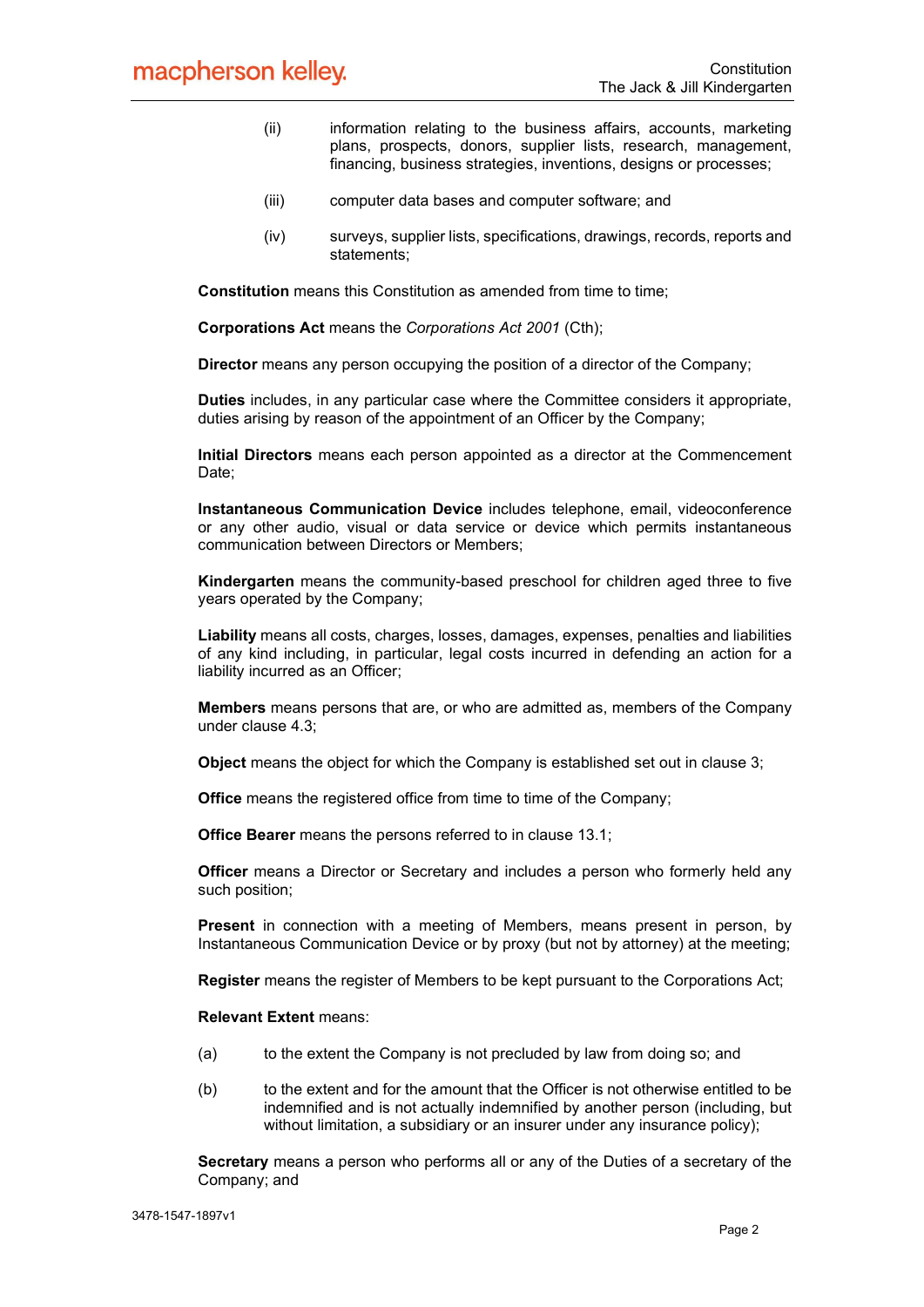Special Resolution has the meaning given to that term in the Corporations Act.

# 1.2 Construction

In this Constitution unless the context otherwise requires:

- (a) words in the singular include the plural and vice versa;
- (b) any gender includes any other gender;
- (c) if a word or phrase is defined, its other grammatical forms have corresponding meanings;
- (d) a reference to:
	- (i) a person includes a natural person 18 years or over, a partnership, joint venture, unincorporated association, corporation and a government or statutory body or authority;
	- (ii) any legislation includes subordinate legislation under it and includes that legislation and subordinate legislation as modified or replaced;
	- (iii) an obligation includes a warranty or representation and a reference to a failure to comply with an obligation includes a breach of warranty or representation:
	- (iv) a right includes a benefit, remedy, discretion or power;
	- (v) time is to local time in New South Wales;
	- (vi) "\$" or "dollars" is a reference to the currency of the Commonwealth of Australia;
	- (vii) writing includes any mode of representing or reproducing words in tangible and permanently visible form, and includes fax transmission;
- (e) if the date on or by which any act must be done under this Constitution is not a Business Day, the act must be done on or by the next Business Day; and
- (f) where time is to be calculated by reference to a day or event, that day or the day of that event is excluded.

#### 2. Name

The name of the Company is: "The Jack & Jill Kindergarten" or such other name as the Members may approve in accordance with this Constitution and the Corporations Act.

# 3. Object of the Company

The Company's object is to advance social and public welfare by caring for, supporting and protecting children (including children from culturally and linguistically diverse communities, Aboriginal and Torres Strait Islander children, children with a disability and children at risk of significant harm) including by operating a non-profit community based preschool which provides high quality early childhood education to children aged three to five years living in Hornsby and surrounding suburbs.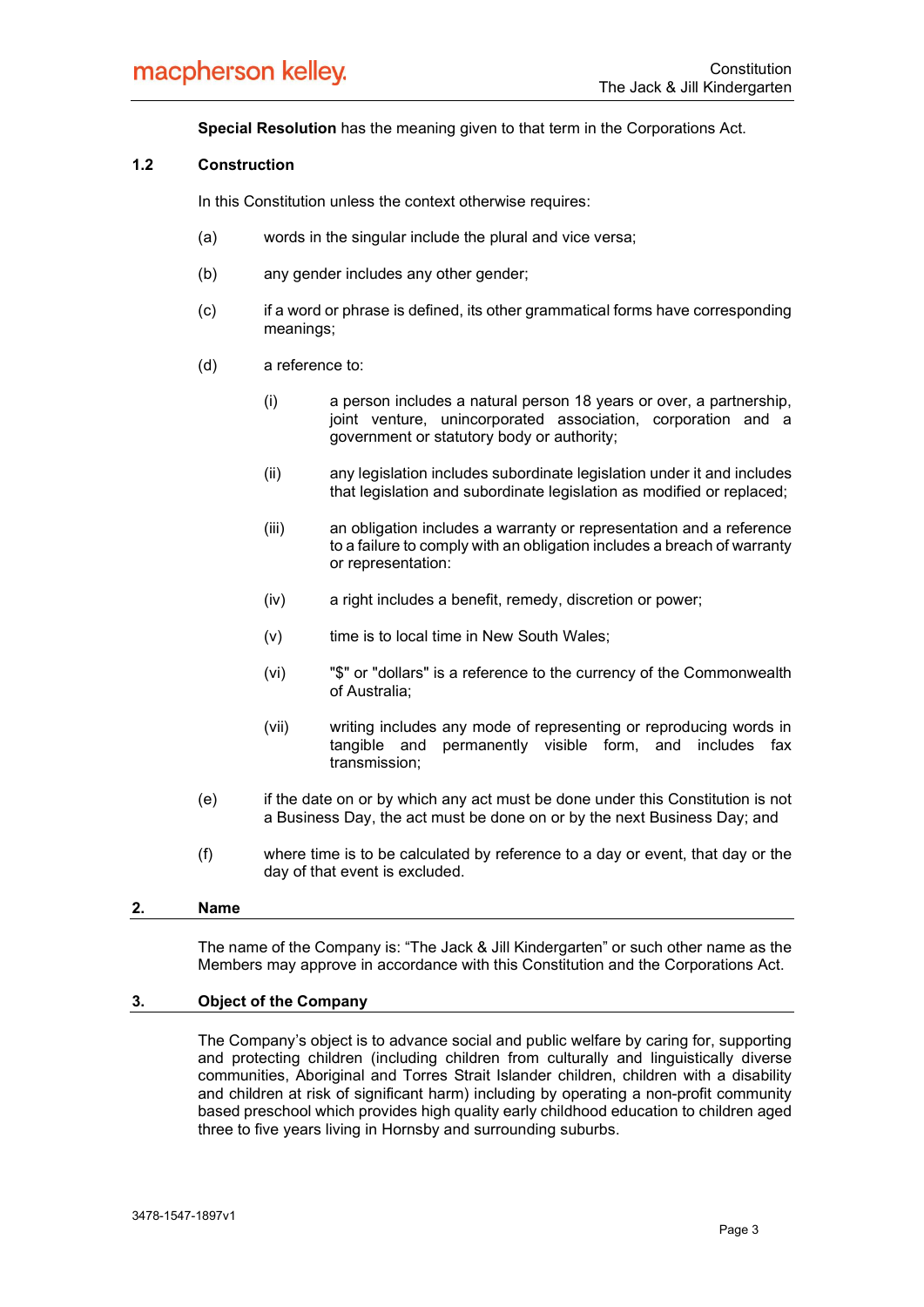# macpherson kelley.

#### 4. Members

# 4.1 Initial and subsequent Members

The Members of the Company are:

- (a) the members at the Commencement Date; and
- (b) any other person whom the Directors admit as a member in accordance with clause 4.3.

#### 4.2 Categories of Membership

- (a) Membership of the Company will initially comprise a single class of Ordinary Members, being a person that is a parent or guardian of a child who is attending or has attended the Kindergarten that will, subject to this Constitution, be eligible for admission as an Ordinary Member of the Company.
- (b) The Directors may establish additional classes of Members and prescribe and vary the qualifications, rights, privileges and obligations of any classes of Membership of the Company.
- (c) Where classes of Members have been established, the Directors may, by resolution and subject to any requirement in the Corporations Act, reclassify or convert Members from one class to another.

#### 4.3 Admission as a Member

Any person that:

- (a) forwards to the Secretary a written application for Membership (in the form determined by the Committee from time to time);
- (b) agrees to be bound by the Constitution (including paying the guarantee under clause 28 if required);
- (c) provides evidence demonstrating that they comply with any criteria for Membership set out in regulations made by the Committee in accordance with clause 15; and
- (d) pays the then applicable annual subscription fee,

may be admitted as a Member in the relevant class of Members by written approval of the Chair in accordance with this Constitution.

# 4.4 Consideration of Membership Applications

- (a) When the Chair approves an application for Membership, the Secretary will send confirmation of Membership (including the date of commencement) to the applicant.
- (b) If an application for Membership is not approved, the Secretary must, as soon as practicable, notify the applicant and must refund any subscription fees paid by the applicant in accordance with clause 4.3. Neither the Chair nor the Company will be required to give any reason for the rejection of the application for membership.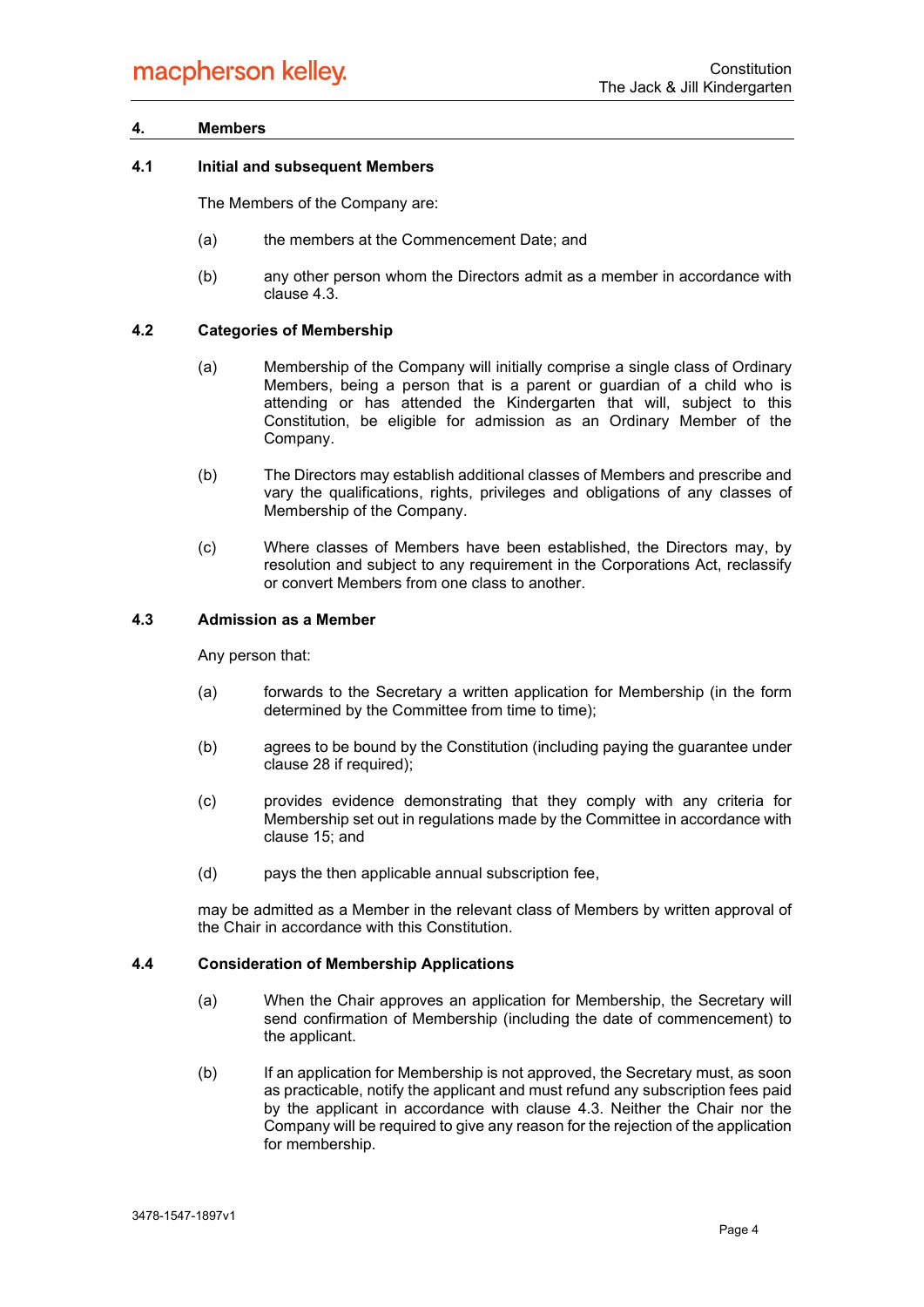# 4.5 Commencement of Membership

For the avoidance of doubt, an applicant's Membership commences on the date on which the Chair signs a written notice to that effect.

#### 4.6 Fees

- (a) The annual subscription fee payable and the period for which such fee entitles Membership, will be determined by the Committee from time to time.
- (b) The annual subscription fee will be payable annually in advance on or before the first day of the first term of the Kindergarten or on such other day as the Committee determines.
- (c) The Committee may on the application by or on behalf of a Member or on its own initiative grant any concession with regards to the annual subscription fees as it thinks fit, including the full or partial waiver of all or any of such fees, and any such concession may apply to an individual Member or applicant, or to any class of Members or applicants specified by the Committee from time to time.
- (d) A Member that ceases to be a Member before any fee becomes due and payable will not be liable for that fee.
- (e) Subject to clause 4.6(c), resignation or other termination of a person's Membership of the Company will not relieve the person of responsibility for any financial obligations under this Constitution, including fees and other amounts due and payable by the Member to the Company, accruing up to the effective date of termination.

# 4.7 Membership not transferable

Membership is personal to the Member and is not transferable.

# 4.8 Cessation of Membership

A person ceases to be a Member if the person:

- (a) resigns his or her Membership by giving one month's written notice to the Secretary or such lesser notice period as may be accepted by the Committee;
- (b) dies;
- (c) becomes a person liable, or a person whose assets are liable, to any control or administration under any law relating to physical or mental health;
- (d) is convicted of an indictable offence which is determined by the Committee to be inconsistent with the welfare, interests or character of the Company or the Object;
- (e) is expelled from membership in accordance with clauses 4.9 and 4.10; or
- (f) fails to pay the annual subscription fee by the end of the first term of the Kindergarten.

A Member who resigns, is expelled from the Company or whose Membership otherwise ceases in accordance with this clause Error! Reference source not found., does not have any claim on the Company, its funds or property.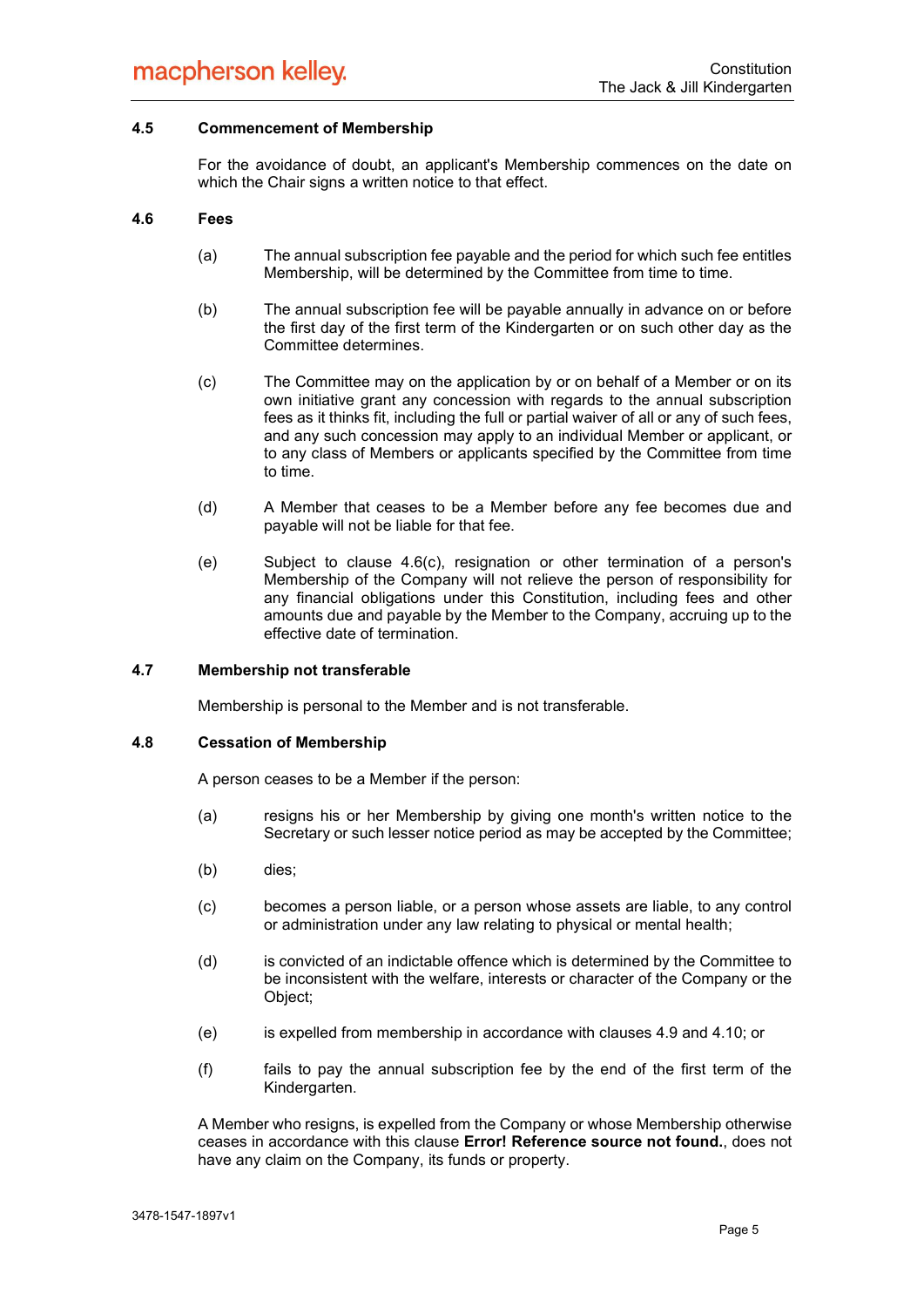# 4.9 Expulsion from Membership

Subject to clause 4.10, if in the opinion of the Committee:

- (a) a Member's conduct is detrimental or prejudicial to the welfare, interests or character of the Company, the Object or the Kindergarten;
- (b) a Member knowingly makes or gives any false, misleading or deceptive statement or representation verbally or in writing to the Company; or
- (c) a Member fails to comply with this Constitution or any regulations made pursuant to this Constitution,

the Committee may resolve to expel such person from Membership of the Company.

# 4.10 Censure Procedure

- (a) A resolution of the Committee passed at a Committee meeting pursuant to clause 4.9 (Censure Resolution), will be of no force or effect unless prior to passing the Censure Resolution:
	- (i) the Committee has given not less than ten (10) Business Days prior notice in writing to the Member referred to in the proposed Censure Resolution (Censure Notice);
	- (ii) a Censure Notice must include:
		- (A) the date and time of the Committee meeting at which the Censure Resolution will be considered;
		- (B) a description of the proposed Censure Resolution;
		- (C) a statement containing reasonable particulars of the person's conduct to be considered by the Committee; and
		- (D) a statement that the Member has a right to put their case to the Committee by giving the Secretary a written statement for circulation to the Directors and appearing at the Committee meeting at which the proposed Censure Resolution is to be considered to speak for a reasonable time.
- (b) Either prior to or at the meeting of the Committee, the person may request the Chair to elaborate on any of the particulars set out in the Censure Notice. The Committee must use all reasonable endeavours to comply with such a request.
- (c) A Member who appears at a Committee meeting to address the allegations referred to in a Censure Notice will be entitled to speak for a reasonable time, such time to be determined by the Chair.
- (d) A statement given under clause  $4.10(a)(ii)(D)$  must be circulated to the Committee before the meeting or, if there is insufficient tine, read out at the meeting before the Censure Resolution is considered, unless the statement is more than one thousand (1,000) words or is considered defamatory by the Chair.
- (e) A Censure Resolution will only be passed if it receives the support of at least three-quarters of the Directors eligible to vote and voting on resolution.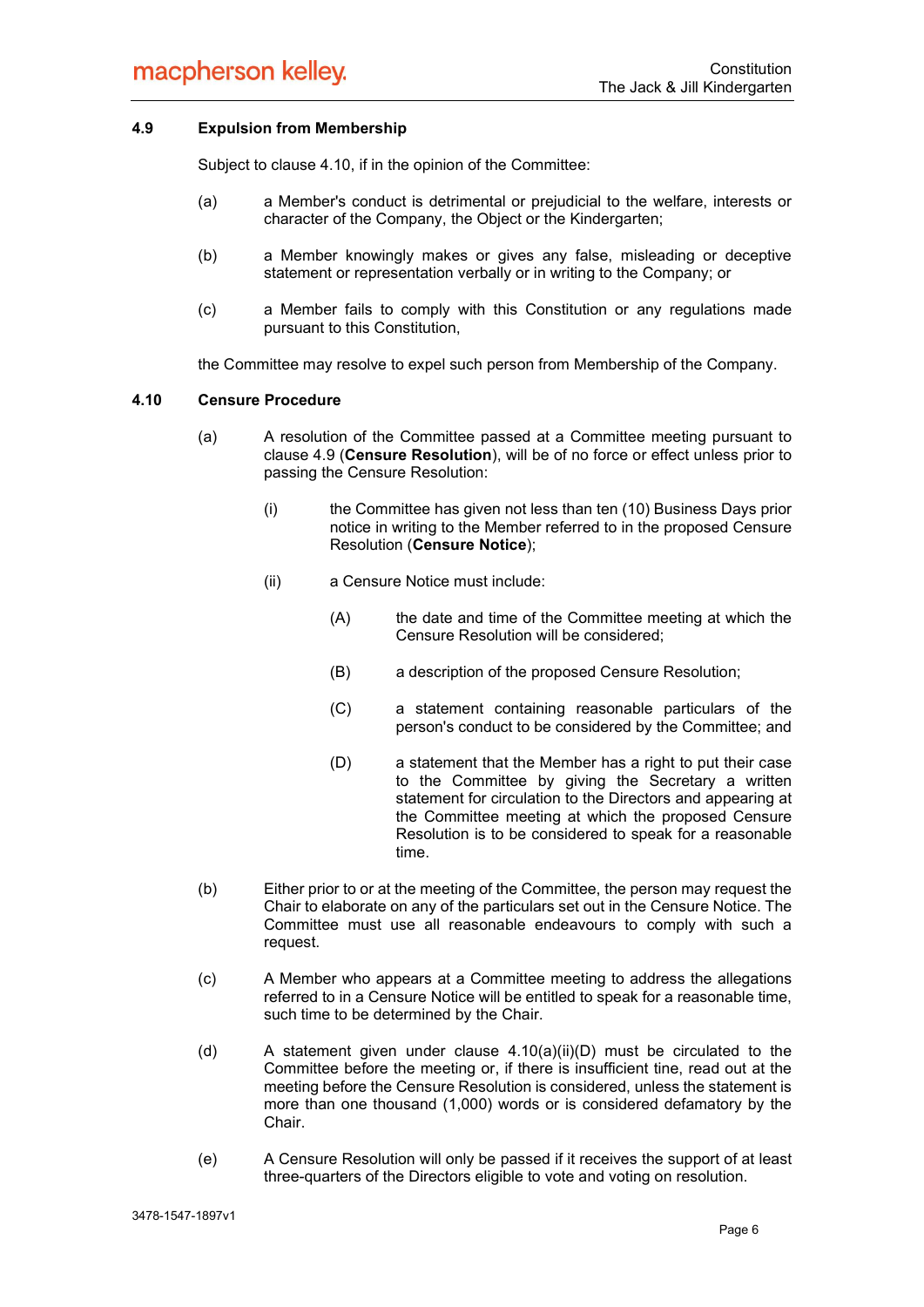# macpherson kelley.

(f) The Secretary must give the Member written notice of the passing of a Censure Resolution as soon as reasonably practicable after the Committee meeting to consider the Censure Resolution is held.

# 5. Register of Members

- (a) The Secretary must keep the Register at the Office and must enter in the Register:
	- (i) the full names and addresses of Members;
	- (ii) any alternative address nominated by a Member for the service of notices; and
	- (iii) the date on which each Member becomes and ceases to be a Member.
- (b) Each Member must notify the Company in writing of any change in that Member's name, address or email address, within one (1) month after the change.

# 6. General Meetings

# 6.1 Holding of general meetings

- (a) General meetings are to be held at the times and places resolved by the Committee.
- (b) The Company may hold a general meeting at two (2) or more venues using any Instantaneous Communication Device that gives Members as a whole a reasonable opportunity to participate, including hearing the proceedings and being heard.

# 6.2 Convening of general meetings

- (a) The Directors may at any time and must on receiving a written requisition made by at least five (5) percent of the total Membership (comprising Members who are entitled to vote), convene a general meeting of the Company.
- (b) Members may inspect and copy the Register by appointment with the Secretary but only for the purpose contemplated in clause 6.2(a). The Register must not be used for any other purpose.
- (c) The written request for a general meeting by the Members:
	- (i) must state the resolution/s to be proposed at the meeting;
	- (ii) must be signed by all the Members requesting the meeting;
	- (iii) must be given to the Company at the Office; and
	- (iv) may consist of several documents in similar form, each signed by one or more of the Members making the requisition.
- (d) The Committee may by notice not later than seventy-two (72) hours prior to the time of the meeting, change the venue for, postpone or cancel a general meeting, unless the meeting is called and arranged to be held by the Members or the Court under the Corporations Act. Any meeting postponed in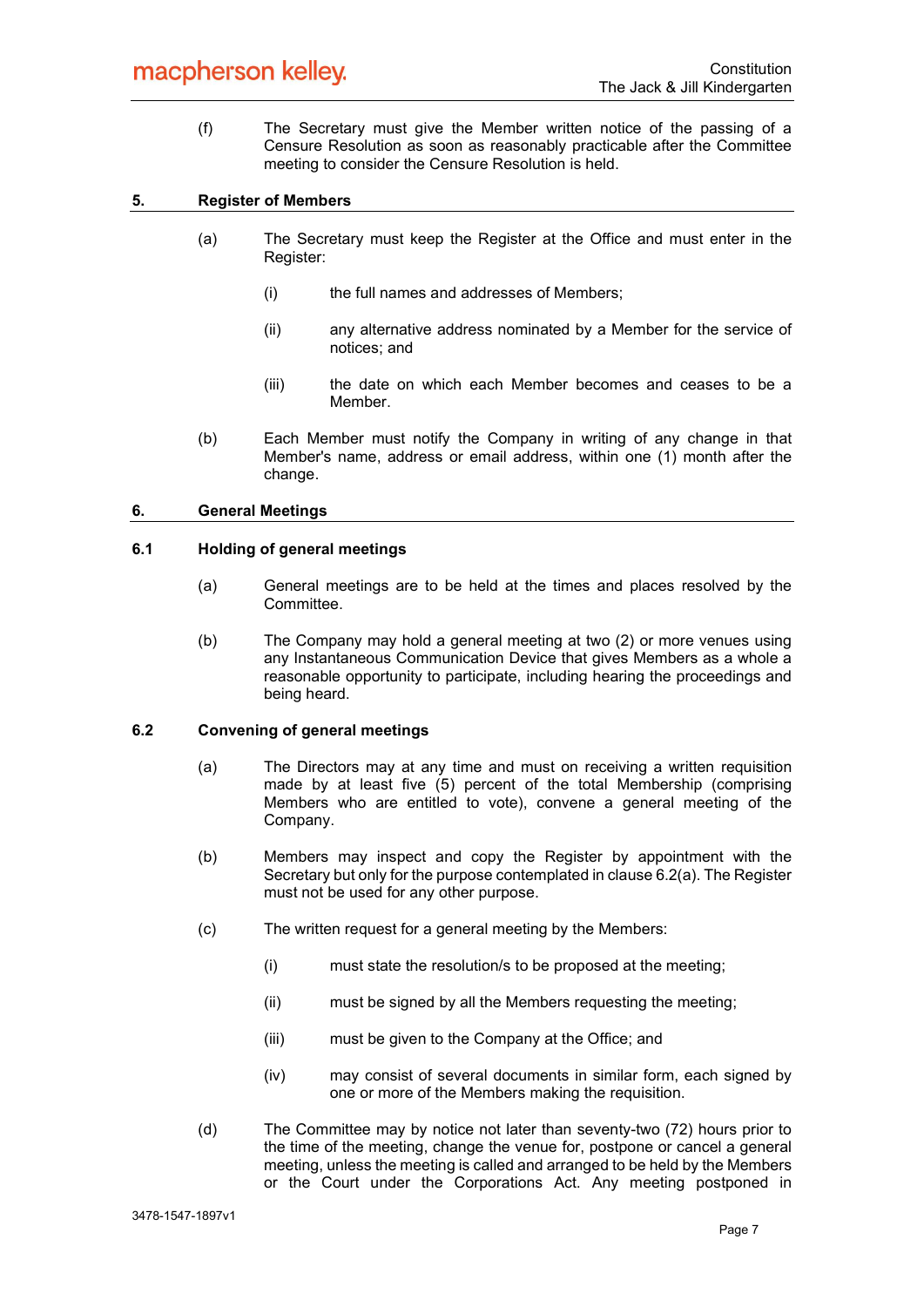accordance with this clause will be taken to have been duly convened under the first notice.

(e) If a general meeting is requisitioned by Members in accordance with clause 6.2(a), the Directors may not cancel it without the consent of the requisitioning **Members** 

# 6.3 Notice of meetings

- (a) At least twenty-one (21) days' prior notice must be given of a meeting of Members.
- (b) The notice must specify the place, date and time of the meeting and in the case of special business, the general nature of that business.
- (c) A notice convening a general meeting must be given to each Member, each Director and the auditor for the time being of the Company. Except as required by the Corporations Act, no other person is entitled to receive notices of general meetings.
- (d) A notice convening a general meeting may be given either personally, by post, courier, email or any other form of wireless communication.
- (e) A notice of meeting sent by post is taken to be delivered on the Business Day after it is posted.
- (f) A notice of meeting sent by electronic means is taken to be received on the Business Day that it is sent.

# 6.4 Omission to give notice

- (a) The accidental omission to give notice of a meeting to, or the non-receipt of notice of a meeting by, any person entitled to receive notice does not invalidate the proceedings or any resolution passed at the meeting.
- (b) A person's attendance at a general meeting waives any objection that person may have to a failure to give notice, or the giving of a defective notice, of the meeting unless the person objects to the holding of the meeting at the beginning of the meeting.

#### 6.5 Ordinary and Special business

- (a) Other than items of business requiring a Special Resolution under the provisions of the Corporations Act or this Constitution, all other items of business to be conducted at a meeting of Members will be dealt with as ordinary business and will be passed on the vote in favour of at least fifty percent (50%) of the votes cast by Members Present and entitled to vote on the resolution.
- (b) Business conducted at an Annual General Meeting for:
	- (i) the confirmation of the minutes of the preceding meeting:
	- (ii) the receipt and consideration of the annual financial report and the reports of the Directors and the auditor;
	- (iii) the appointment of the auditor of the Company;
	- (iv) the election of Directors; and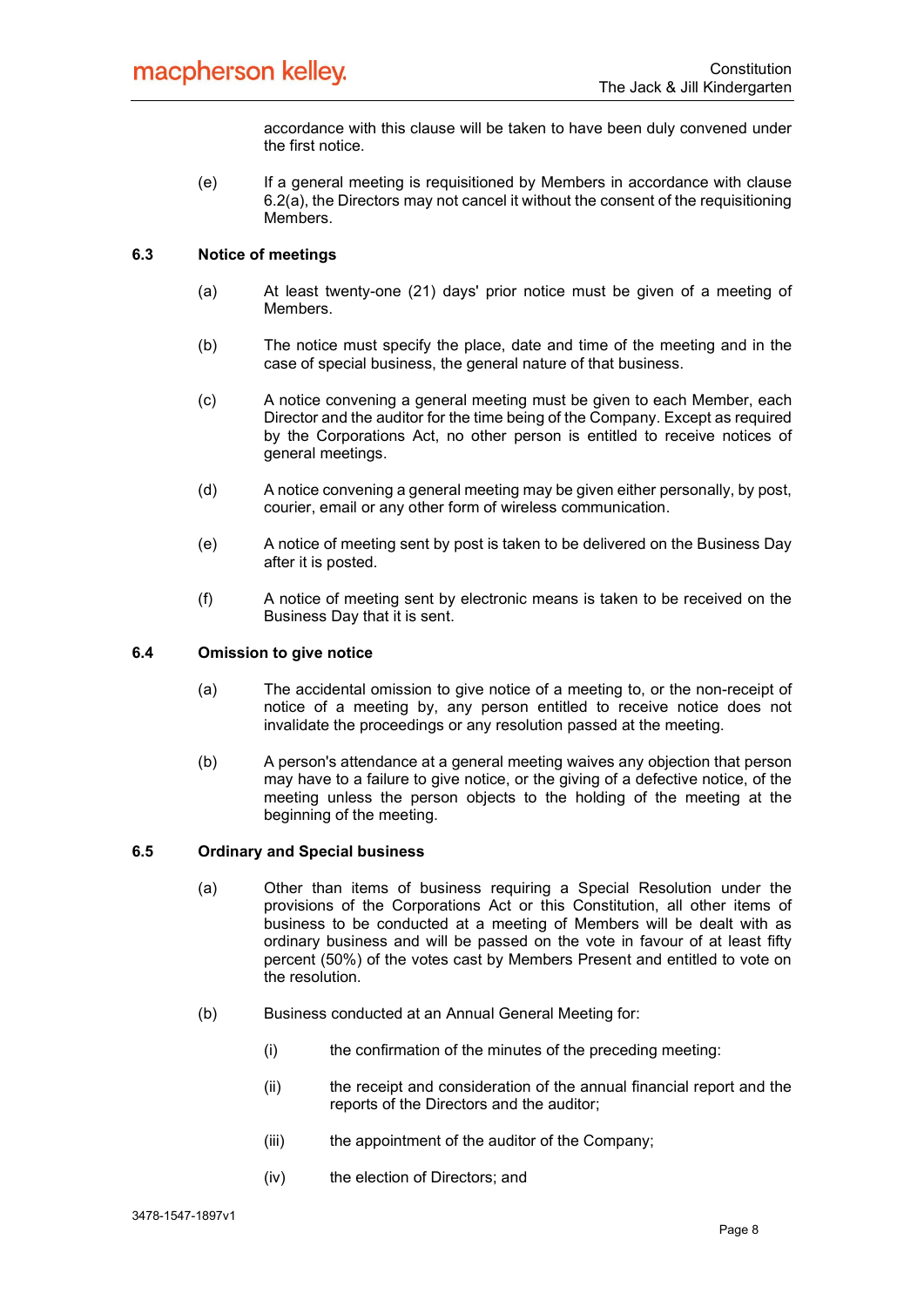(v) the transaction of any business which under the Corporations Act or this Constitution is required to be transacted,

will be dealt with as ordinary business.

# 6.6 Resolutions to amend Constitution

- (a) A resolution to amend this Constitution or this clause 6.6 must be passed as a Special Resolution and will be decided in the affirmative where seventy-five percent (75%) of the votes cast by Members Present at the meeting and entitled to vote on the resolution are cast in favour of the resolution.
- (b) If the Company is registered as a charity, the Members must not pass a Special Resolution to amend this Constitution if such amendment has the effect that the Company ceases to qualify to be registered as a charity.

# 7. Proceedings at General Meetings

#### 7.1 Quorum

- (a) No business is to be transacted at any general meeting unless a quorum is present at the time the meeting proceeds to business.
- (b) Five (5) Members Present constitutes a quorum for the transaction of the business of a general meeting.
- (c) If a person is attending a general meeting both as a Member and as a proxy, the person may only be counted once for the purposes of this clause.

# 7.2 Lack of Quorum

If within thirty (30) minutes after the time appointed for the general meeting a quorum is not present:

- (a) in the case of a meeting convened on the request of the Members, the meeting must be dissolved; and
- (b) in any other case, the meeting will stand adjourned to the same day in the next week at the same time and place or to such other day time and place as the Directors determine. If at the adjourned meeting a quorum is not present within thirty (30) minutes after the time appointed for the meeting, the meeting will be dissolved and in the case of the dissolution of an Annual General Meeting, the present Committee will continue in office and will have the power to fill any vacancies and appoint an auditor for the ensuing year.

#### 7.3 Chair

- (a) The Chair of the Committee must preside over every meeting of Members.
- (b) If there is no Chair or if the Chair is not present within fifteen (15) minutes after the time appointed for the meeting or is unable or unwilling or refuses to chair the meeting, the Deputy Chair (if any) must chair the meeting.
- (c) If there is no Deputy Chair, or if the Deputy Chair is not present within fifteen (15) minutes after the time appointed for the meeting or is unable or unwilling or refuses to chair the meeting, the Members Present and entitled to vote at the meeting must choose another Director to chair the meeting.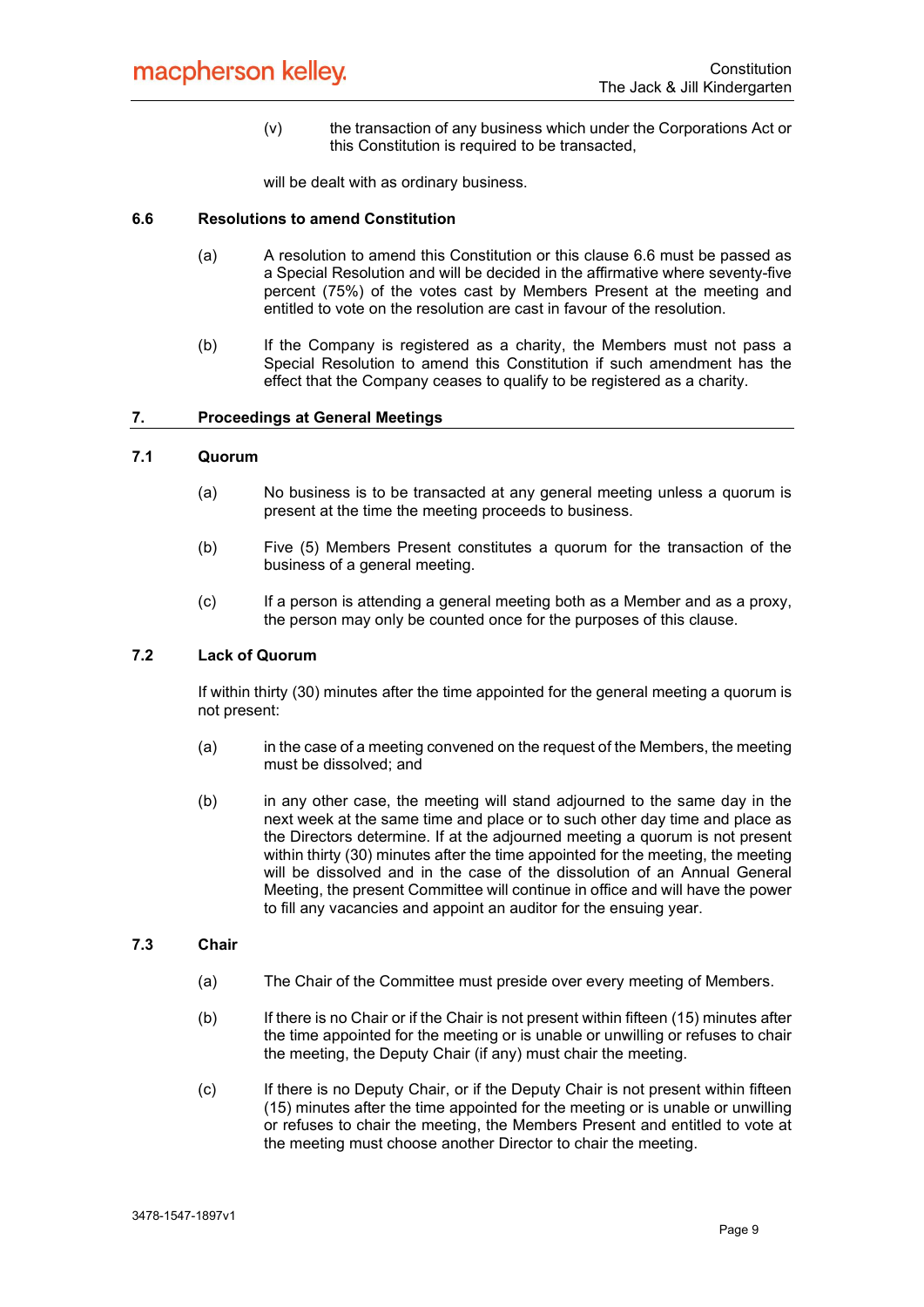(d) If no Director is so chosen or if none of the Directors present are willing to chair the meeting, the Members Present must choose one of their own number to chair the meeting.

# 7.4 Adjournment

The Chair of a general meeting may, with the consent of the meeting (and must if directed by the meeting), adjourn the meeting from time to time and place to place, but no business is to be transacted at an adjourned meeting other than the business left unfinished at the meeting from which the adjournment took place.

#### 7.5 Notice of adjourned meeting

It is not necessary to give notice of an adjournment or of the business to be transacted at an adjourned general meeting, unless the meeting is adjourned for fifteen (15) days or more, in which case, new notice of the adjourned meeting must be given in accordance with clause 6.3.

# 7.6 Decision on resolutions

- (a) Subject to clause 7.6(d), a resolution put to the vote at a general meeting of the Company, is to be decided on a show of hands unless a poll is (before or on the declaration of the result of the show of hands) demanded by the Chair (other than a resolution for the election of the Chair of a meeting or a resolution for the adjournment of a meeting) or by not less than a majority of the Members Present and having the right to vote at the meeting.
- (b) Before a vote is taken, the Chair must state whether any proxy votes have been received and, if so, how the proxy votes will be cast.
- (c) In the event of an equality of votes on a show of hands or on a poll the Chair will have a casting vote in addition to any vote to which the Chair may be entitled as a Member.
- (d) A question arising at a general meeting of the Company relating to the order of business, the entitlement of any person to attend or vote at the meeting, any procedure or the conduct of the meeting must be referred to the Chair of the meeting, whose decision is final.
- (e) Any resolution that could be considered and voted on at a general meeting (other than the election of a Chair or the adjournment of the meeting), may be submitted to Members and voted on by an electronic or postal ballot, to be conducted at such time and in such manner as the Directors determine (subject to any applicable regulations) and a reference in this Constitution related to voting at a general meeting is to be interpreted as including voting in an electronic or postal ballot. A resolution passed by an electronic or postal ballot is regarded as passed at the time the result of the electronic or postal ballot is declared, unless the wording of the resolution itself states otherwise.

# 7.7 Minutes as evidence of result

Unless a poll is duly demanded in accordance with clause 7.6(a), a declaration by the Chair that a resolution has, on the show of hands, been carried or lost, and an entry to that effect in the Book containing the minutes of the proceedings of the Company signed by the Chair, is conclusive evidence of the fact, without proof of the number or proportion of the votes recorded in favour of or against the resolution.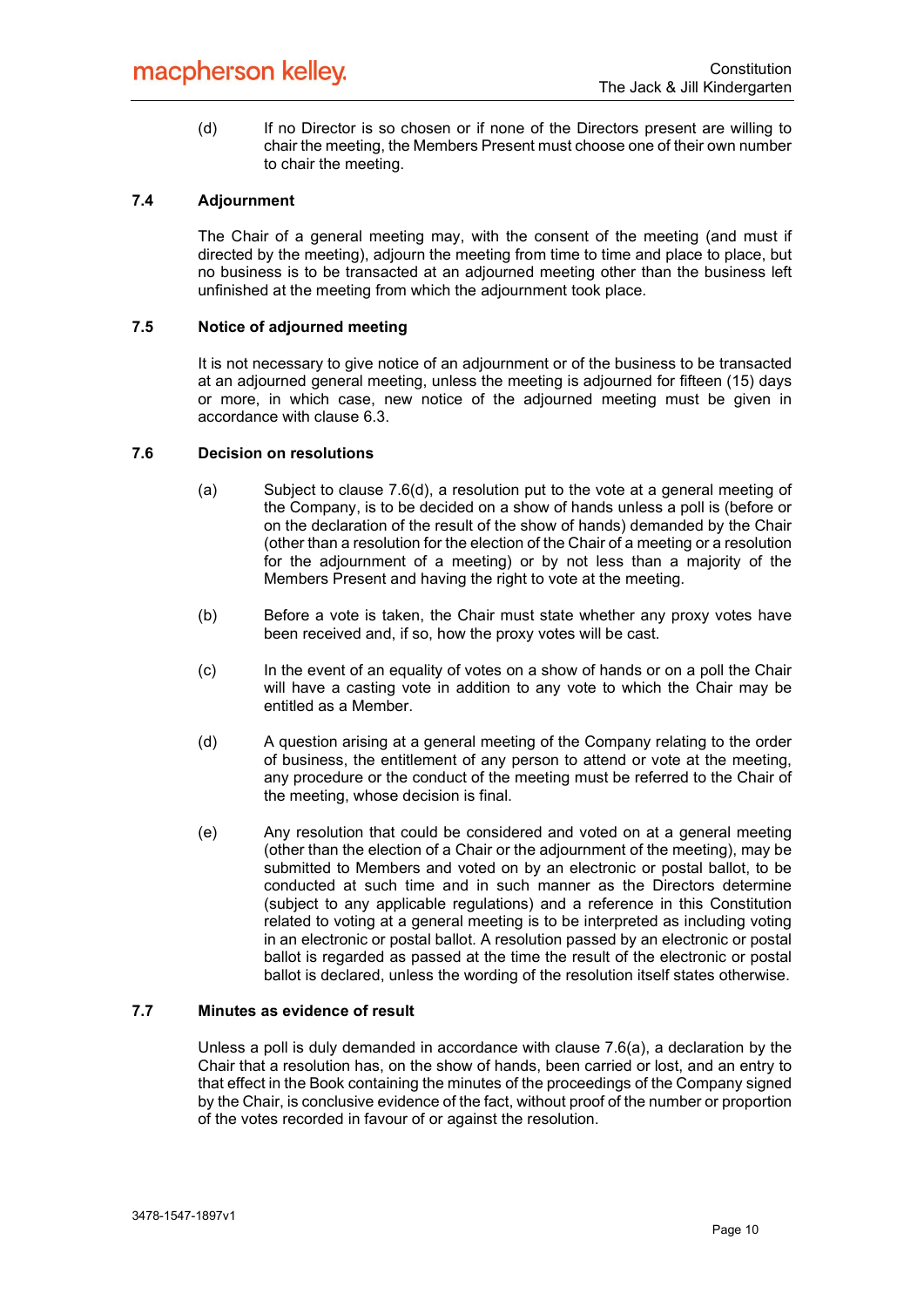# 7.8 Taking of a poll

- (a) If a poll is duly demanded it must be taken before the close of the meeting in the manner and at the time and place, as the Chair of the meeting may direct. The result of the poll will be deemed to be the resolution of the meeting at which the poll was demanded provided that a poll on the election of a Chair of a meeting or on any question of adjournment must be taken at the meeting and without adjournment.
- (b) The demand for a poll does not prevent the meeting continuing for the transaction of any business other than the question on which a poll has been demanded.
- (c) A poll may be demanded before a vote is taken, before the voting results on a show of hands are declared or immediately after the voting results on a show of hands are declared.
- (d) The demand for a poll may be withdrawn.
- (e) In the case of a dispute as to the admission or rejection of a vote on a show of hands or on a poll, the Chair must determine the dispute and the determination made in good faith will be final and conclusive.

#### 7.9 Rights of Officers and Advisers to attend General Meetings

- (a) The Secretary is entitled to attend and to speak at any general meeting.
- (b) The Company's auditor (or auditor's representative) is entitled to attend and speak at any general meeting, on any part of the business of the meeting that concerns the auditor in their capacity as auditor. The auditor's right to attend and speak at any meeting is not affected by the auditor retiring at the meeting or a resolution being passed removing the auditor from office.
- (c) Any other person requested by the Committee to attend any general meeting is entitled to be present and, at the request of the Chair, to speak at that general meeting.

#### 7.10 Circulating Resolutions

- (a) Nothing in this Constitution limits the Company's power to pass a resolution as a circulating resolution.
- (b) Circulating resolutions may not be used:
	- (i) for a resolution to appoint or remove a Director or an auditor;
	- (ii) for passing a Special Resolution; or
	- (iii) where the Corporations Act or this Constitution requires a meeting to be held.
- (c) The Company may circulate a resolution by email to Members and Members may agree by sending a reply email to that effect, provided it reasonably appears to the recipient that the email has been sent by the Member personally or on the Member's instructions.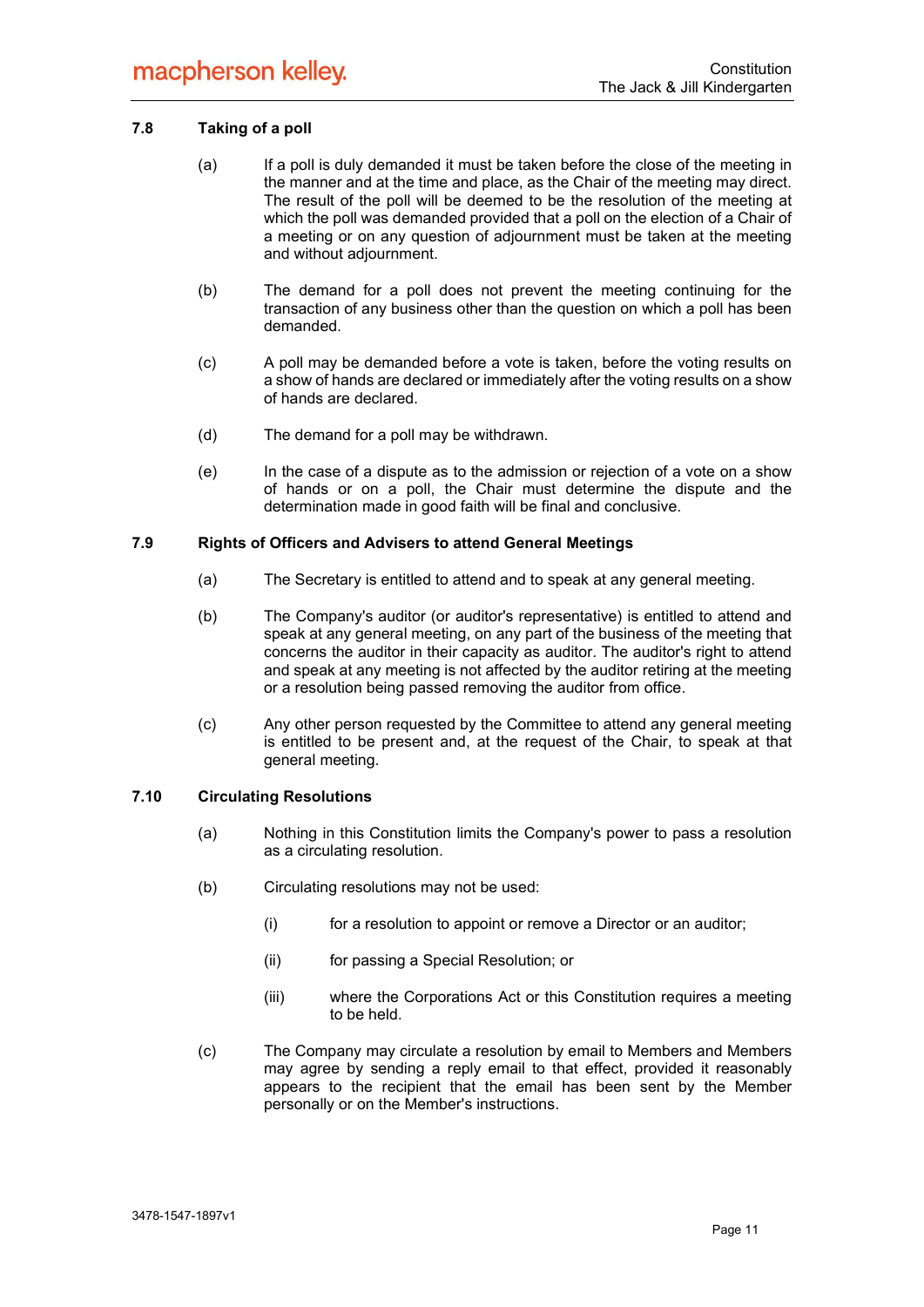# 8. Representation and voting of Members

# 8.1 Representation

Members will have the right to attend and speak at meetings of Members, provided they have paid all fees due and payable at the date of the notice of meeting on or before the date on which the meeting is held.

#### 8.2 Entitlement to vote

- (a) Subject to this Constitution and any rights or restrictions attached to any class of Membership, at a general meeting every Member Present has one vote, whether on a show of hands or on a poll.
- (b) An objection to the qualification of a person to vote at a general meeting:
	- (i) must be raised before or at the meeting at which the vote objected to is given or tendered; and
	- (ii) must be referred to the Chair, whose decision is final.

#### 9. Proxies

# 9.1 Appointment of proxy

- (a) A Member may appoint one proxy only, who must be a Member of the Company or a spouse or de facto partner of the appointing Member and that proxy is entitled to vote on a show of hands or on a poll.
- (b) A proxy may be appointed for all general meetings, or for any number of general meetings, or for a particular general meeting.

# 9.2 Instrument of proxy

- (a) An instrument appointing a proxy may direct the manner in which the proxy is to vote in respect of a particular resolution and, where an instrument so provides:
	- (i) the proxy is not entitled to vote on the proposed resolution except as directed in the instrument; and
	- (ii) the Chair may, by taking whatever steps he or she thinks fit, ensure that effect is given to those directions, including by pre-filling out relevant voting papers and regarding such votes as cast.
- (b) A proxy may vote as the proxy thinks fit on any motion or resolution in respect of which no manner of voting is indicated.
- (c) An instrument appointing a proxy need not be in any particular form provided it is in writing, legally valid and either:
	- (i) signed by the appointor or the appointor's attorney; or
	- (ii) authenticated in such manner as the Directors may determine.

# 9.3 Proxy to be deposited at the Office

(a) A proxy may not vote at a general meeting or adjourned meeting unless the instrument appointing the proxy and the authority under which the instrument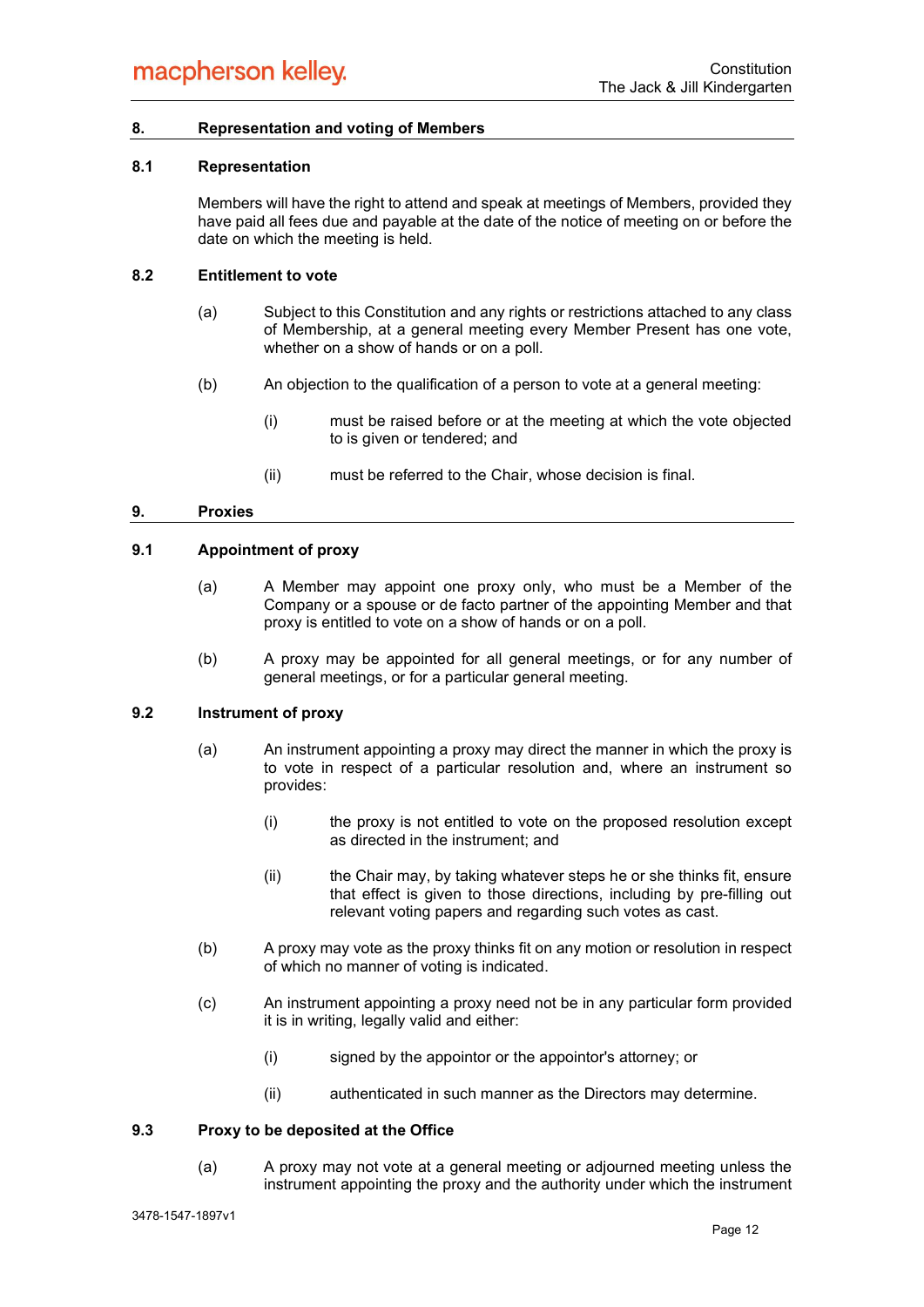is signed or a certified copy of the authority, are received in the places or electronic addresses at least:

- (i) forty-eight (48) hours; or
- (ii) such lesser period specified for this purpose in the notice calling the meeting,

prior to the meeting, and for this purpose the lesser period may be any time before the time set for holding the meeting or adjourned meeting.

- (b) An instrument appointing a proxy is received when it is received at any of the following:
	- (i) the Office:
	- (ii) a place or electronic address specified for the purpose in the notice of meeting.
- (c) The Directors may waive all or any of the requirements of clauses 9.2 and 9.3 and in particular may, on the production of such other evidence as the Directors require to prove the validity of the appointment of a proxy, accept:
	- (i) an oral appointment of a proxy;
	- (ii) an appointment of a proxy which is not signed or executed in the manner required by clause 9.2(c); and
	- (iii) the deposit, tabling or production of a copy (including a copy sent by facsimile) of an instrument appointing a proxy or of the power of attorney or other authority under which the instrument is signed.
- (d) A vote given in accordance with the terms of an instrument appointing a proxy is valid despite the revocation of the instrument or of the authority under which the instrument was executed, if no notice in writing of the revocation has been received by the Company by the time and at one of the places at which the instrument appointing the proxy is required to be received under clause 9.3(b).
- (e) The appointment of a proxy is not revoked by the appointor attending and taking part in the general meeting but, if the appointor votes on any resolution, the proxy is not entitled to vote, and must not vote, as the appointor's proxy on the resolution.

# 9.4 Form of proxy

The Committee must from time to time determine the form of the instrument of proxy, which will be valid, if it is signed by the Member making the appointment.

# 9.5 Proxy's Authority

- (a) Unless otherwise provided in the instrument, an instrument appointing a proxy will be taken to:
	- (i) confer authority to agree to a meeting being convened by shorter notice than is required by this Constitution;
	- (ii) confer authority to speak to any proposed resolution on which the proxy may vote;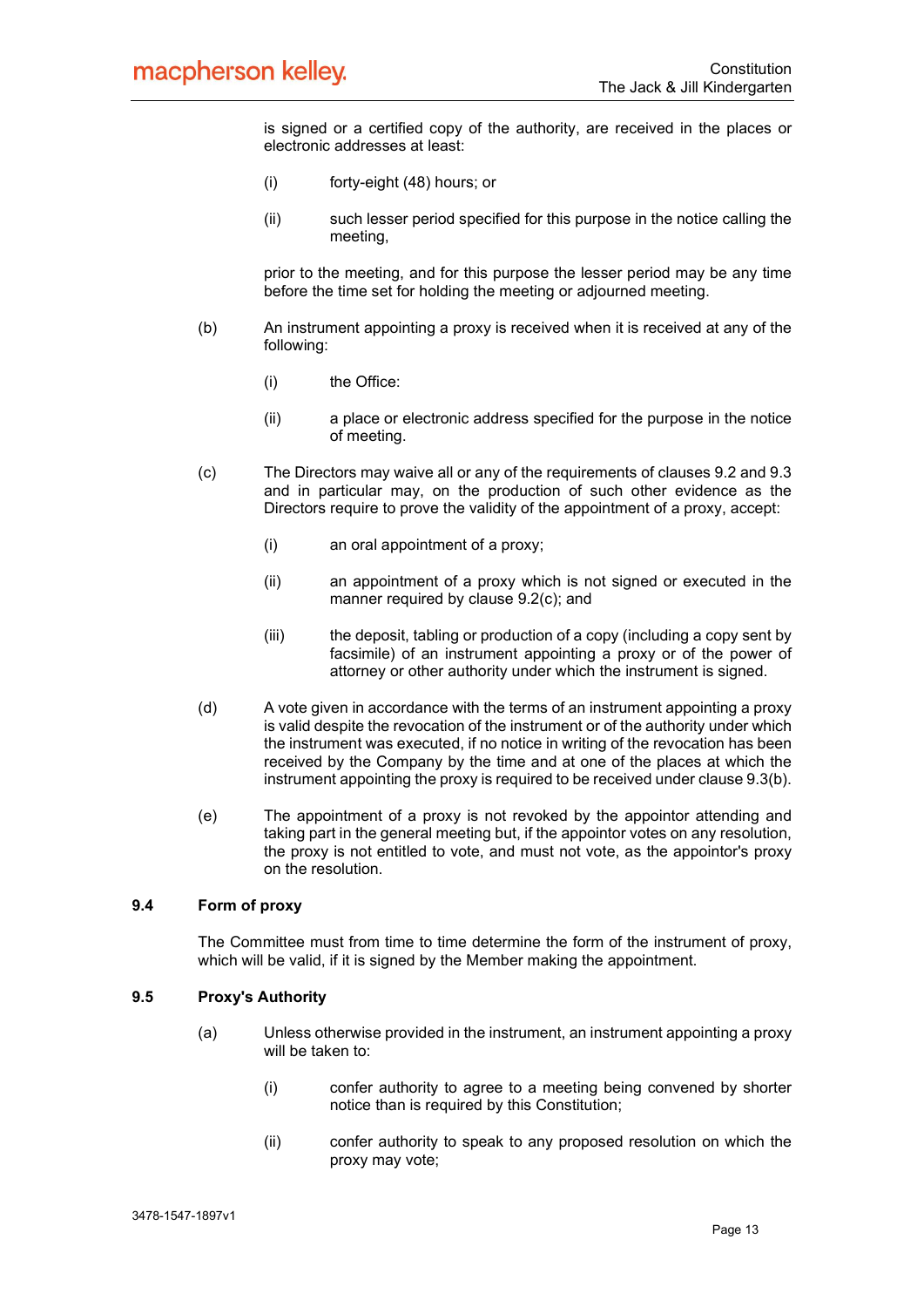- (iii) appoint the Chair as the proxy unless the Member clearly specifies another person as proxy and that person attends the general meeting:
- (iv) demand, or join in demanding, a poll;
- (v) even though the instrument may refer to specific resolutions and may direct the proxy how to vote on those resolutions, confer authority to:
	- (A) vote on any amendment moved to the proposed resolutions and on any motion that the proposed resolutions are not put or any similar motion;
	- (B) vote on any procedural motion, including any motion to elect the Chair, to (only in the case of a Chair elected under clause 7.3(d)) vacate the chair or to adjourn the meeting; and
	- (C) to act generally at the meeting; and
- (vi) even though the instrument may refer to a specific meeting to be held at a specified time or venue, where the meeting is rescheduled or adjourned to another time or changed to another venue, confer authority to attend and vote at the re-scheduled or adjourned meeting or at the new venue.
- (b) A proxy's authority to speak and vote for a Member at a meeting is suspended while the Member is present at the meeting, unless the Member directs otherwise.

# 9.6 Identification of proxy

The Chair of a meeting may require a person acting as a proxy to establish to the satisfaction of the Chair that he or she is the person nominated as proxy in the form of proxy lodged under this Constitution. If the person does not comply, that person may be excluded from voting either on a show of hands or on a poll.

#### 10. Directors

#### 10.1 Number and Composition

The Committee will consist of not less than five (5) persons and not more than nine (9) persons, all of whom must be Members.

#### 10.2 Directors

The Directors of the Company are:

- (a) the Initial Directors; and
- (b) each other person appointed or elected as a Director in accordance with this clause 10 or clause 11.

#### 10.3 Change to the Number of Directors

The Company in general meeting may by resolution increase or reduce the number of Directors specified in clause 10.1 and may determine the number of Directors to retire by rotation in accordance with clause 12.1(a).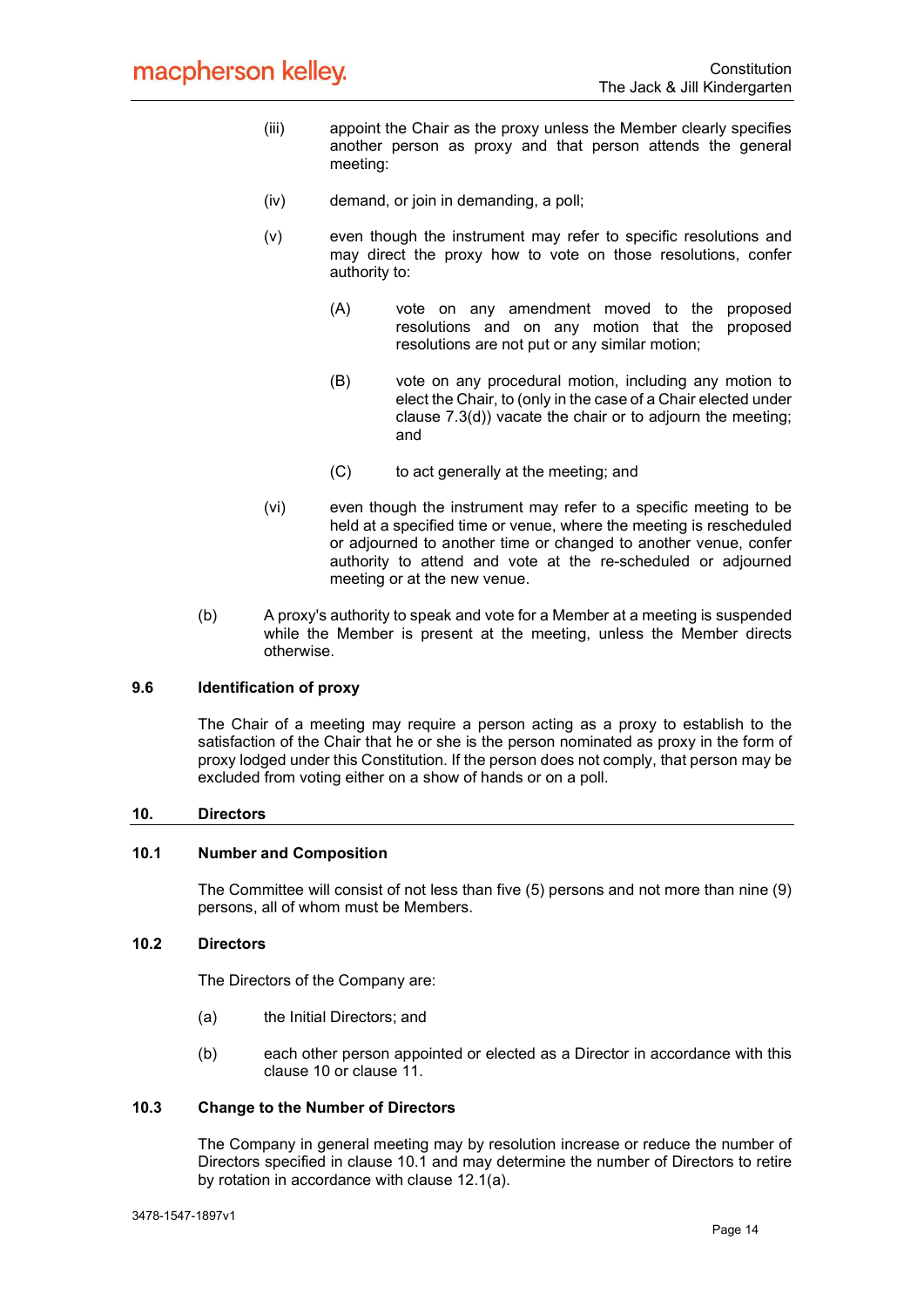# 10.4 Director remuneration

Except as provided for in clause 26, no Director may receive any remuneration for his or her services as a Director.

# 10.5 Vacancies

- (a) Subject to clause 10.3, if any vacancy of Directors occurs, that vacancy may be filled by a person appointed by the Committee.
- (b) The person filling the vacancy holds office only until the next Annual General Meeting and is then eligible for election by the Members.
- (c) The appointment of a person to fill a casual vacancy will not be taken into account in determining the Directors whose tenure is to expire by rotation at that meeting under clause 11.

#### 11. Election and Appointment of Directors

# 11.1 Director Nominations

- (a) The Directors must, at least forty-two (42) days prior to each Annual General Meeting, call for nominations for election as Directors from Members.
- (b) Such notice may be given by the Directors to the Members on the Company's website or using any other method the Directors think fit and need not be given to Members individually.
- (c) Each Member may nominate one Member to be elected as a Director.
- (d) All nominations of candidates for election as Directors must be received in writing at least twenty-eight (28) clear days before the relevant Annual General Meeting (Nominations Closing Date).
- (e) Each nomination must be signed by the nominating Member and the nominated candidate must sign a consent to act as a Director and provide any other information required by the Committee.

#### 11.2 Director Candidate List

- (a) The Secretary must compile a list of candidates (Director Candidate List) from all duly completed nominations received by the Secretary before the Nominations Closing Date.
- (b) The Committee may nominate such additional candidates for inclusion in the Director Candidate List as it thinks fit.
- (c) The Secretary must provide the Director Candidate List to all Members with the notice of Annual General Meeting at which an election is to take place.
- (d) No person except a Director whose tenure has expired, a person nominated in accordance with clause 11.1 or a person recommended by the Committee for election in accordance with clause 11.2(b) is eligible to be included in the Director Candidate List.

#### 11.3 Election of Directors by Members

(a) The election of Directors will take place by way of resolution of Members Present and having the right to vote at the Annual General Meeting or by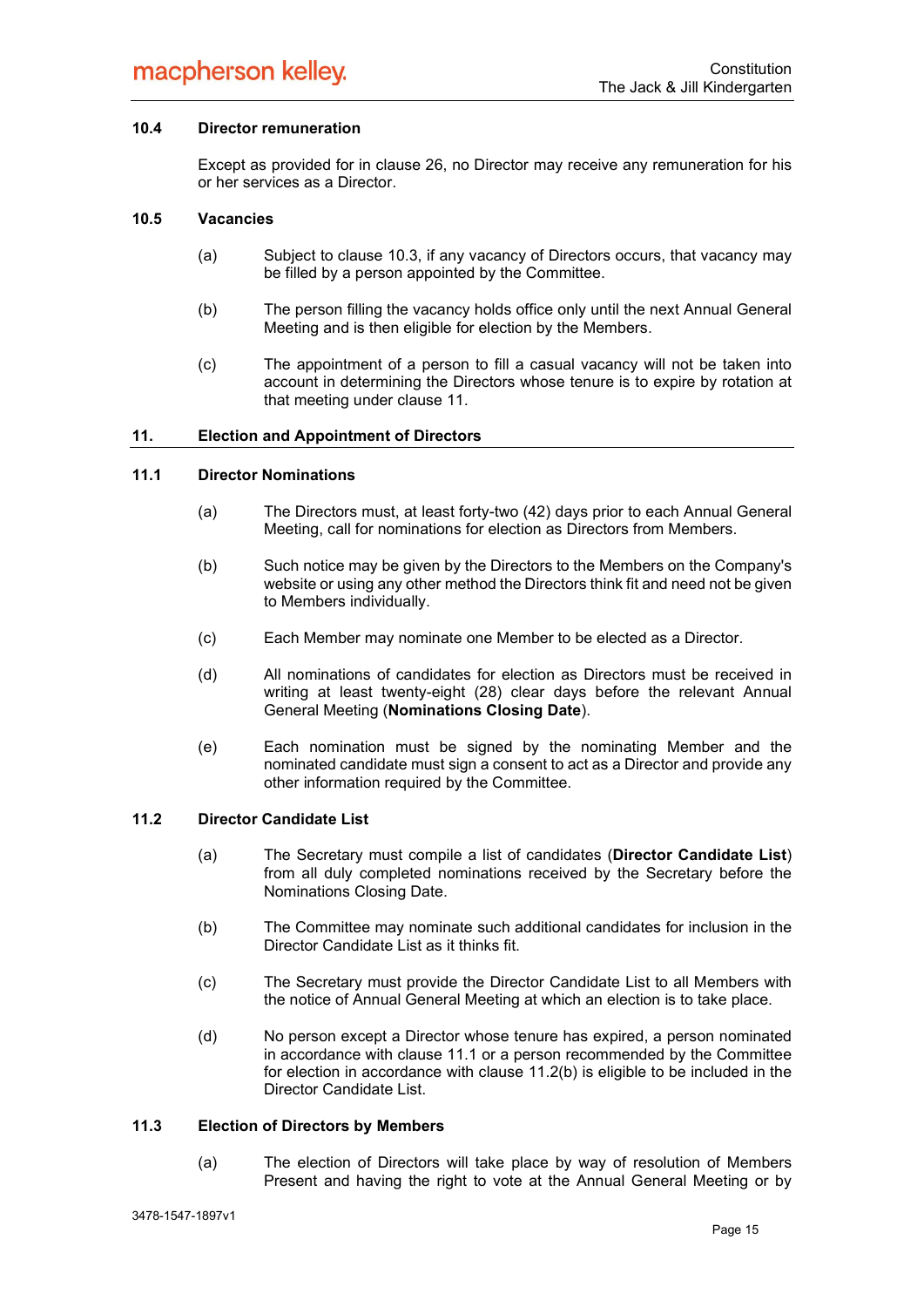ballot, in the event that more candidates have been nominated than vacancies exist on the Committee, as determined by the Committee.

- (b) Any ballot to elect Directors in accordance with clause 11.3(a) will be supervised by the Secretary or such other person as may be appointed by the Committee to act as returning officer.
- (c) In the case of an equality of votes for two (2) or more candidates, a further ballot will be taken to determine the successful candidate.

#### 12. Director Retirement and Removal

#### 12.1 Director retirement by rotation

- (a) At the next Annual General Meeting after the Commencement Date and thereafter annually, the tenure of all Directors holding office prior to each Annual General Meeting will automatically expire.
- (b) Subject to the operation of clause 11, each Director is elected for a term of one (1) year expiring on the commencement of the first Annual General Meeting held after the Director was last appointed.
- (c) A Director whose tenure expires is eligible for re-election as a Director without needing to give any prior notice of his or her intention to submit himself or herself for re-election.
- (d) A retiring Director will be entitled to act as a Director throughout the meeting at which he or she retires.

# 12.2 Director Resignation

A Director may resign from office on giving notice in writing to the Secretary of the Director's intention to do so and such resignation takes effect on the date of the notice.

#### 12.3 Removal of Directors

- (a) Subject to clause 12.3(b), the Company in general meeting may, by resolution, remove any Director from office.
- (b) No resolution for the removal of a Director from office is to be put to a general meeting, unless notice signed by a Member duly qualified to vote at that meeting and signifying the intention of that Member to propose that resolution is received by the Company not less than twenty-eight (28) clear days before the date appointed for holding the meeting.
- (c) The Director who is the subject of the notice referred to in clause 12.3(b) may give the Company a written statement for circulation to Members and may request and must be granted permission to speak to the motion at the meeting.
- (d) A statement given under clause 12.3(c) must be circulated to the Committee before it is despatched to Members or, if there is insufficient time for the statement to be despatched to Members, read out at the meeting before the resolution is considered by the Members Present, unless the statement is more than one thousand (1,000) words or is considered defamatory by the Chair.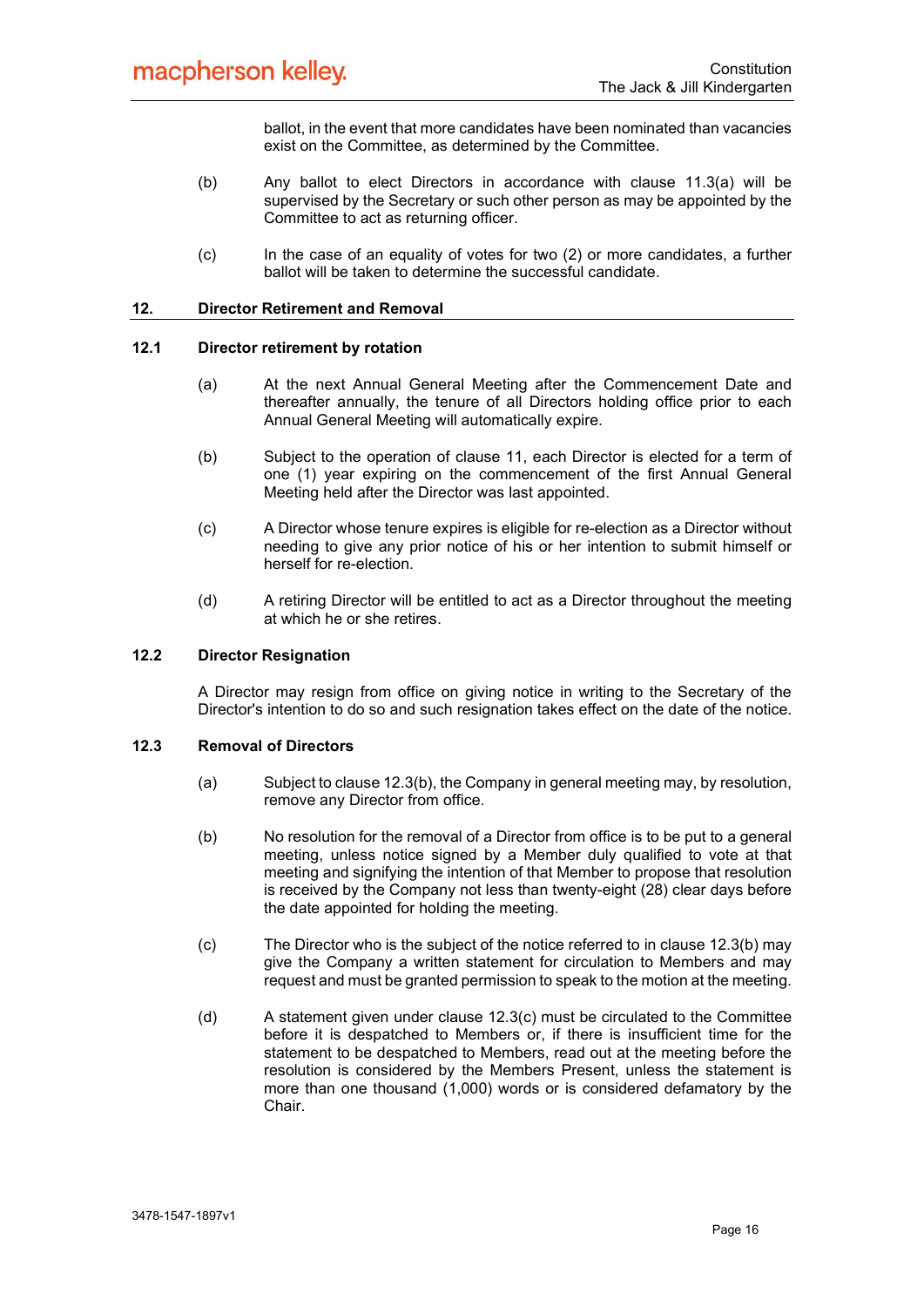# 12.4 Disqualification of Directors

- (a) In addition to the circumstances in which the office of Director becomes vacant by virtue of the Corporations Act or elsewhere in this Constitution, the office of a Director becomes vacant if:
	- (i) the Director becomes of unsound mind or a person whose personal estate is dealt with in any way under the law relating to mental health;
	- (ii) the Director becomes bankrupt or an insolvent under administration or makes any composition or arrangement with, or enters into an assignment for the benefit of, his or her creditors or any class of them;
	- (iii) the Director is removed from office pursuant to this Constitution or the Corporations Act;
	- (iv) the Company is registered as a charity and the Director becomes ineligible to be a Director under the ACNC Legislation;
	- $(v)$  the Director resigns by notice in writing to the Secretary;
	- (vi) the Director is convicted of an indictable offence which is determined by a majority of the Committee to be inconsistent with the welfare, interests or character of the Company or the Object; or
	- (vii) the Director dies or ceases to be a Member.
- (b) No proceedings of the Committee, or any resolution passed at any meeting, will be invalidated by reason of any Director taking part or concurring in such meeting or resolution being then disqualified until an entry is made in the minutes of the Committee of the Director's office having been so vacated.

#### 13. Office Bearers

#### 13.1 Office Bearers

- (a) At the Commencement Date, the Office Bearers of the Company will consist of a Chair, Deputy Chair, Treasurer and the Secretary.
- (b) For avoidance of doubt, a Director, may hold more than one office on the Committee, provided that a Director may not act as Chair and Deputy Chair simultaneously.

# 13.2 Appointment of Office Bearers

- (a) At the Annual General Meeting, after the Directors have been elected, Members may nominate an elected Director for each Office Bearer position.
- (b) Each nomination must be in writing and must be lodged with the Secretary at the Annual General Meeting.
- (c) If more than one Director has been nominated for an Office Bearer position, an election of Office Bearers must be held in the manner specified in clause 11.3.
- (d) If the position of any Office Bearer becomes vacant, the Committee must elect a new Office Bearer to fill that vacancy from among the Directors.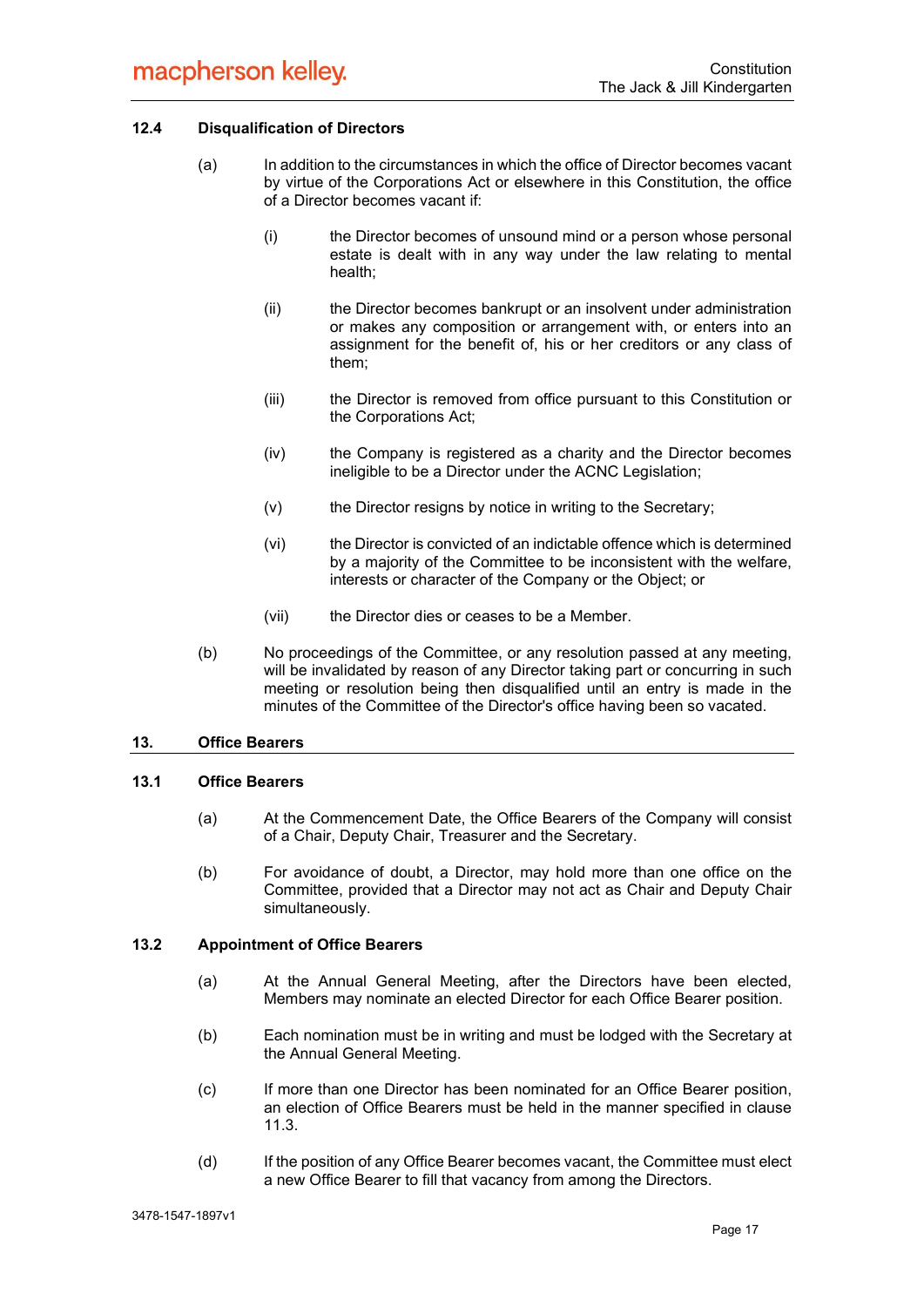# 13.3 Termination of Office Bearers

- (a) Each appointment, under clause 13.2 will expire at the end of the next Annual General Meeting.
- (b) Office Bearers will be eligible for re-election and may serve an unlimited number of times.
- (c) The Committee must determine the powers and Duties of each Office Bearer and may terminate a Director's appointment as an Office Bearer at any time.

#### 13.4 Chair to preside at Annual General Meeting

Despite clause 11 and subject to clause 7.3, the person holding the office of Chair of the Committee immediately before the commencement of an Annual General Meeting will preside as Chair of that Annual General Meeting.

#### 14. Management of the Company

- (a) Subject to the Corporations Act, the ACNC Legislation (at any time when the Company is a registered charity) and any other provision of this Constitution, the business and affairs of the Company will be managed by the Committee which may exercise all the powers and do everything that the Company may exercise or do and which is not required to be exercised or done by the Company in general meeting.
- (b) The Committee may by resolution:
	- (i) appoint or employ a person to be an Officer, agent or attorney of the Company with powers, authorities, discretions and Duties, including those vested in or exercisable by the Committee for such period and subject to such conditions as the Committee thinks fit;
	- (ii) authorise an Officer to delegate powers and Duties vested in that Officer; and
	- (iii) subject to any provision of this Constitution, the Corporations Act or (if the Company is a registered charity), the ACNC Legislation to the contrary, dismiss or remove any agent, Officer or attorney, with or without cause.
- (c) The Committee must decide on the responsible financial management of the Company including the manner in electronic transfers, negotiable instruments or cheques must be authorised, signed or otherwise approved.

#### 15. Regulations

# 15.1 Regulations are made by the Directors

The Directors may from time to time, in their absolute discretion, make, amend, add to, rescind or replace regulations concerning any aspect of the Membership, governance, management, operation or activities of the Company including:

- (a) any matter this Constitution envisages may be governed by regulations; and
- (b) any other matter relevant to the Company that the Directors choose to regulate.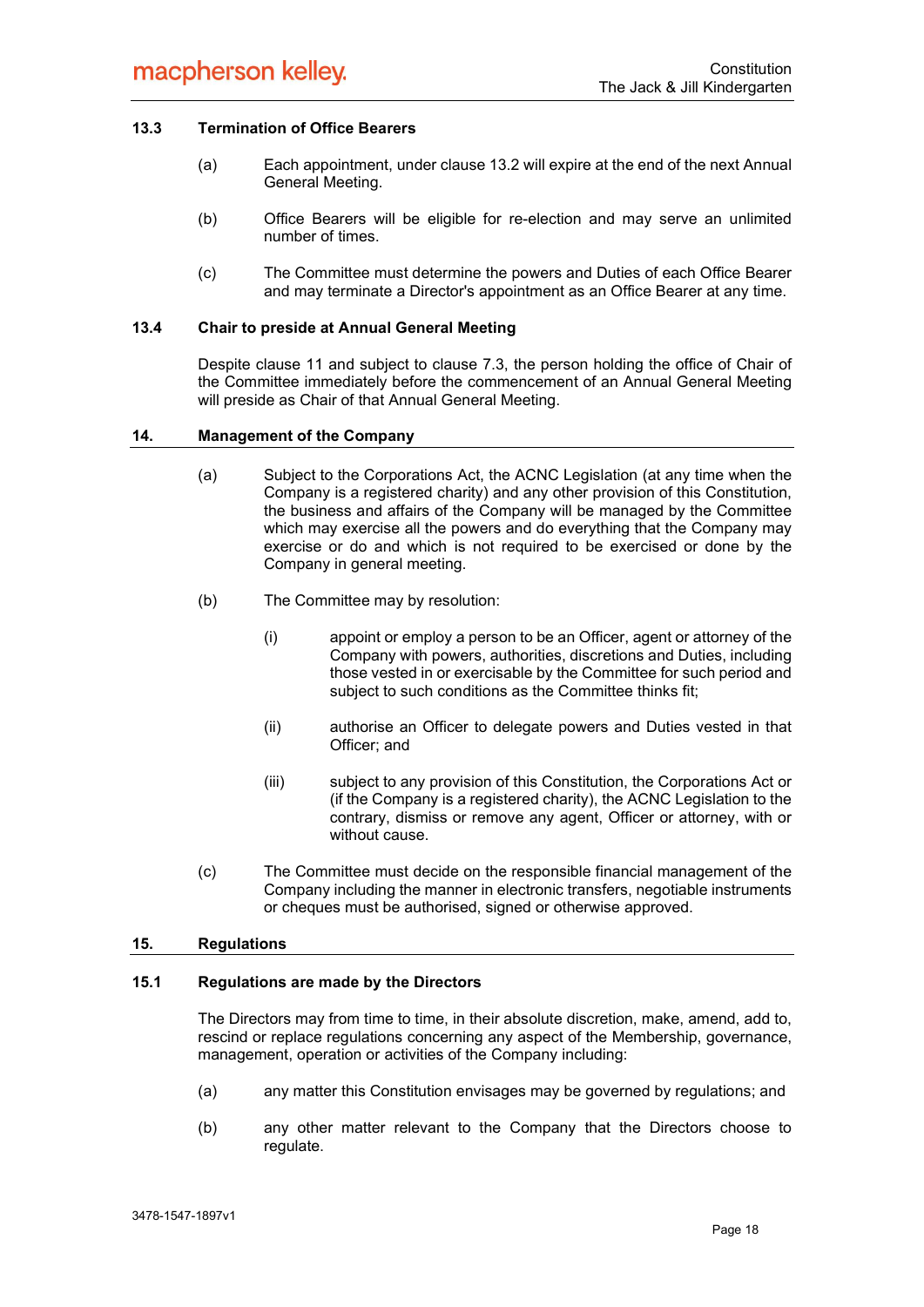# 15.2 Conflict between the Constitution and Regulations

To the extent of any conflict between this Constitution and any regulation, this Constitution prevails.

# 15.3 Effectiveness and promulgation of Regulations

Any regulation made, and any amendment, addition, rescission or replacement:

- (a) has effect on and from the date it is made unless otherwise stated in the relevant instrument; and
- (b) must be displayed on the website of the Company as soon as practicable after such regulation or variation is made, provided that failure to bring it to the attention of any person does not render the regulation or anything done in accordance with the regulation void, voidable or ineffective.

# 15.4 Enforceability of Regulations

- (a) Any regulation:
	- (i) is as valid and enforceable as if it was repeated in this Constitution; and
	- (ii) can be enforced by legal action.
- (b) A failure by a Director, Officer or Member to comply with a regulation is deemed to be a failure by that Director, Officer or Member to comply with this Constitution.

# 16. Proceedings of directors

# 16.1 Procedure generally

- (a) Subject to clause 16.1(b), the Directors may meet together for the dispatch of business, adjourn and otherwise regulate their meetings as they think fit.
- (b) The Directors must meet at least four (4) times in each period of twelve (12) months at such place and time as the Committee may determine.
- (c) Additional meetings of the Committee may be convened by a Director at any time by written notice to the Secretary and the Secretary must as soon as practicable after receiving the requisition of a Director, convene a Committee meeting.

# 16.2 Quorum

- (a) The quorum for a Committee meeting will be the presence of not less than fifty percent (50%) of Directors then holding office and entitled to vote on the relevant resolution plus one (which quorum must include either the Chair or Deputy Chair).
- (b) No business may be conducted unless a quorum is present.
- (c) A meeting of the Directors will be adjourned if a quorum is not present within thirty (30) minutes of the time specified for the meeting, to a date and time five (5) Business Days following the time of, and at the same place as, the original meeting to be notified to all Directors.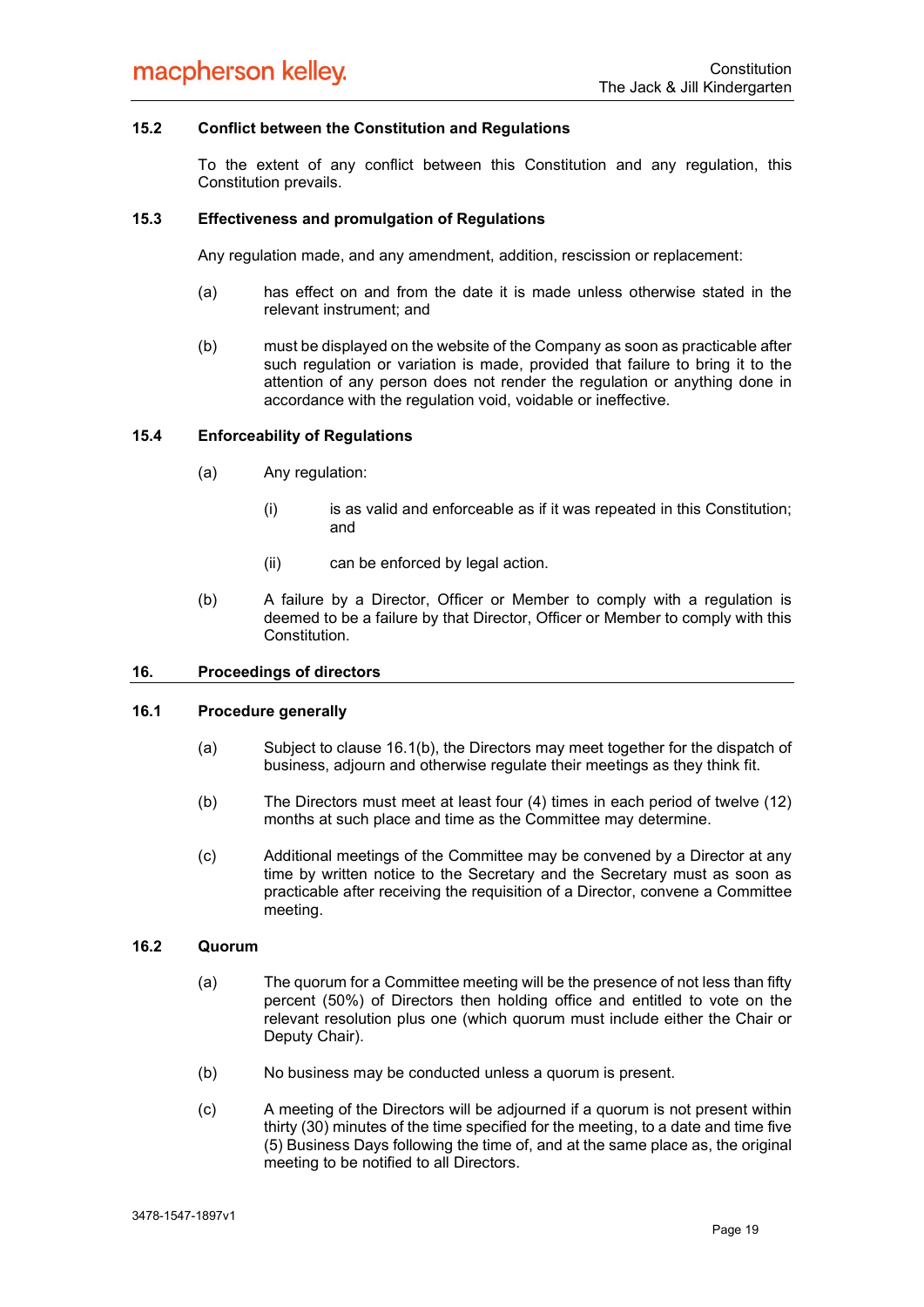- (d) Any Directors present at any meeting adjourned due to insufficiency of quorum will constitute a quorum for that adjourned meeting.
- (e) If the number of Directors in office at any time is not sufficient to constitute a quorum at a Committee meeting, the remaining Directors must act as soon as possible to:
	- (i) increase the Directors to a number sufficient to constitute a quorum required under the Constitution;
	- (ii) convene a general meeting of the Company for that purpose; or
	- (iii) appoint additional Directors, and

until such action has been take the Directors may only act if and to the extent that there is an emergency requiring them to act.

# 16.3 Notice of Committee meetings

- (a) Reasonable notice of a Committee meeting is to be given to all Directors except to a Director in respect of whom the Secretary when giving notice to other Directors reasonably believes to be outside Australia.
- (b) A notice of meeting must:
	- (i) specify the date, time and place of the meeting;
	- (ii) indicate the general nature of the business to be conducted; and
	- (iii) be given at least five (5) Business Days before the date of the meeting.
- (c) A Director may waive notice of any meeting of Directors by notifying the Company to that effect in person or by post, or by telephone or other electronic means.
- (d) Non-receipt of notice of a Committee meeting by, or a failure to give notice of a Committee meeting to, a Director does not invalidate any act matter or thing done by or resolution passed at the meeting if:
	- (i) non-receipt or failure occurred by accident or error;
	- (ii) before or after the meeting, the Director:
		- (A) has waived or waives notice of that meeting under clause 16.3(c); or
		- (B) has notified or notifies the Company of his or her agreement to that act, matter, thing or resolution personally or by post or by telephone or other electronic means; or
	- (iii) the Director attended the meeting.

#### 16.4 Chair

The Chair will preside at every Committee meeting, or if at any Committee meeting the Chair is not present within ten (10) minutes after the appointed time for holding the meeting, or if being present the Chair is unable or unwilling to preside, the Deputy Chair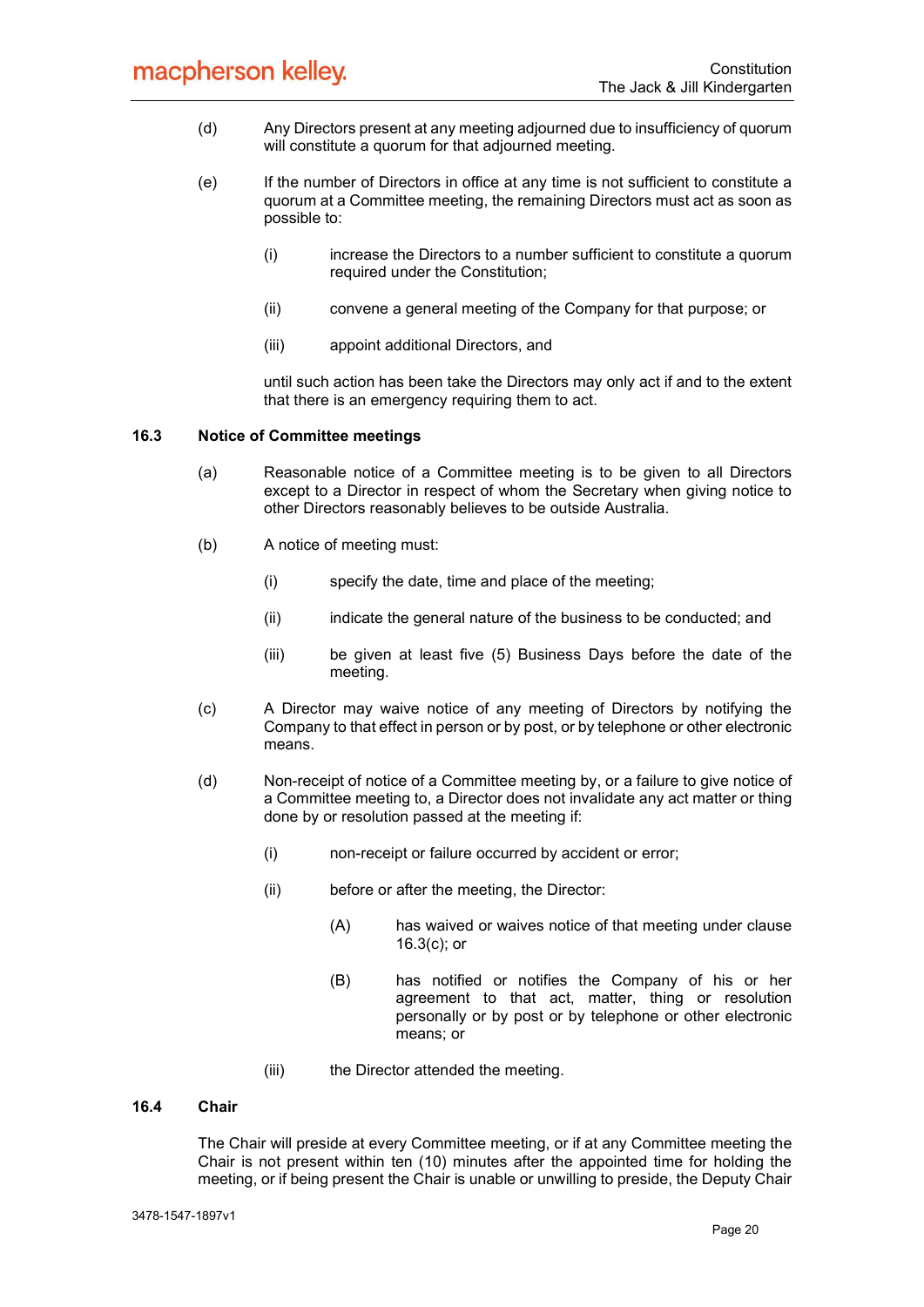(if any) will preside or if the Deputy Chair is also unable or unwilling to preside at the meeting, then the Directors who are present may choose one of their number to chair the Committee meeting.

# 16.5 Determinations

- (a) Subject to this Constitution, questions arising at any Committee meeting are to be decided by a majority of votes of Directors present and voting and such decision will for all purposes be taken as a decision of the Committee.
- (b) Each Director has one vote and a determination by a majority of the Directors will for all purposes be deemed a determination of the Directors.
- (c) If there is an equality of votes at a meeting at which a quorum is present, the Chair will have a second or casting vote in addition to his or her deliberative vote.

#### 16.6 Alternate Directors

A Director may not appoint another person to act as an alternate Director in the place of the appointing Director.

#### 16.7 Delegation to Board Committees

- (a) The Committee may delegate any of its powers to one or more Board Committees consisting of one or more Directors or other persons as the Committee thinks fit.
- (b) Any Board Committee formed must comply with this Constitution, the Corporations Act and the regulations that may be imposed on it by the Committee in exercising the Board Committee's delegated power. A power so exercised will be taken to have been exercised by the Committee.
- (c) Board Committees must report periodically to the Committee and must conduct their business in accordance with the directions of the Committee.
- (d) The Chair and any Director nominated in writing by the Committee will be ex officio members of each Committee.

# 16.8 Procedure of Board Committees

- (a) Meetings of Board Committees consisting of more than one person are governed by the clauses of this Constitution regulating the meetings of the Directors so far as they are applicable and are not superseded by any regulations made by the Directors under this Constitution.
- (b) The number of members whose presence at a meeting of a Board Committee is necessary to constitute a quorum is the number determined by the Committee, and if not so determined is two (2).
- (c) Minutes of all the proceedings and decisions of every Board Committee must be made, entered and signed in the same manner in all respects as minutes of proceedings of the Committee are required by the Corporations Act to be made, entered and signed.

# 16.9 Validation of irregular acts

Any act done by any Committee meeting or by a Board Committee or by any person acting as a Director will be valid even if it is later discovered that: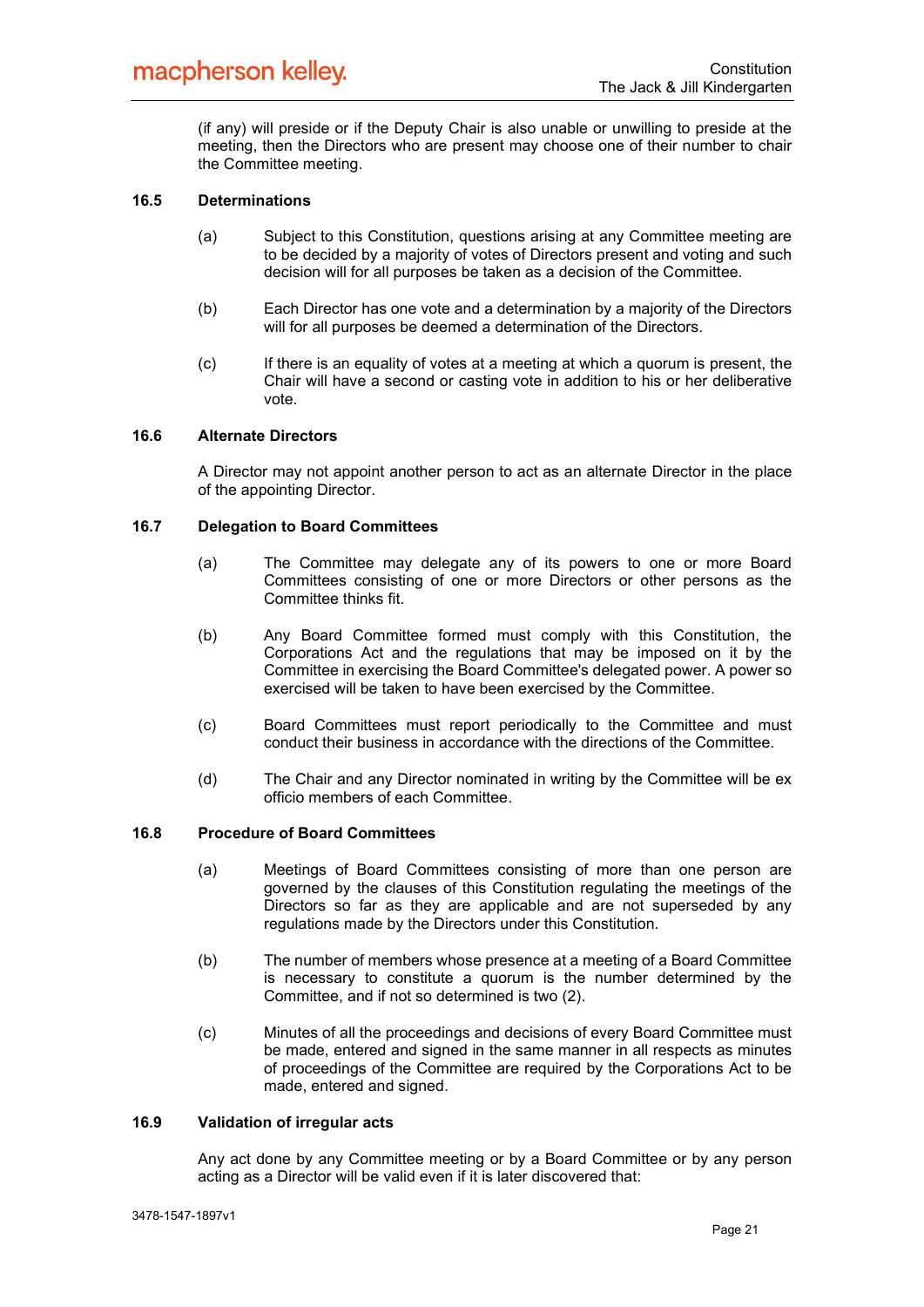# macpherson kelley.

- (a) there was some defect in the appointment or continuance in office of a Director or such other person; or
- (b) any of them was disqualified or had vacated office or were not entitled to vote.

# 16.10 Written resolutions

- (a) If a document:
	- (i) is sent to all those entitled to receive notice of a Committee meeting at which a resolution could be put;
	- (ii) contains a statement that the signatories to it are in favour of that resolution;
	- (iii) the terms of the resolution are set out or identified in the document; and
	- (iv) has been signed by not less than fifty percent (50%) of all Directors of the Company entitled to vote on that resolution,

a resolution in those terms is passed on the day on which and at the time at which the document was signed by the last of such Directors and the document is as valid and effectual as if it had been passed at a duly held Committee meeting.

- (b) For the purposes of clause 16.10(a):
	- (i) "signed" will include an email from or on behalf of a Director indicating assent to the resolution, provided it reasonably appears to the recipient that the email has been sent by the Director personally or on the Director's instructions;
	- (ii) two (2) or more separate documents containing statements in identical terms, each of which is signed by one or more Directors will together be taken to constitute one document containing a statement in those terms signed by those Directors at the time at which the last of those documents to be signed was signed by a Director; and
	- (iii) an email which is received by the Company or an agent of the Company and is sent by a Director will be taken to be signed by that Director not later than the time of receipt of the email by the Company or its agent in legible form.

# 16.11 Committee Meetings by Instantaneous Communication Device

- (a) For the purposes of this Constitution and the Corporations Act, each Director consents to the use of an Instantaneous Communication Device for calling or holding a Committee meeting.
- (b) The contemporaneous linking together by Instantaneous Communication Device of a number of Directors not less than the quorum, whether or not any one or more of the Directors is out of Australia, is deemed to constitute a Committee meeting and all the provisions of this Constitution as to the Committee meetings will apply to such meetings held by Instantaneous Communication Device so long as the following conditions are met: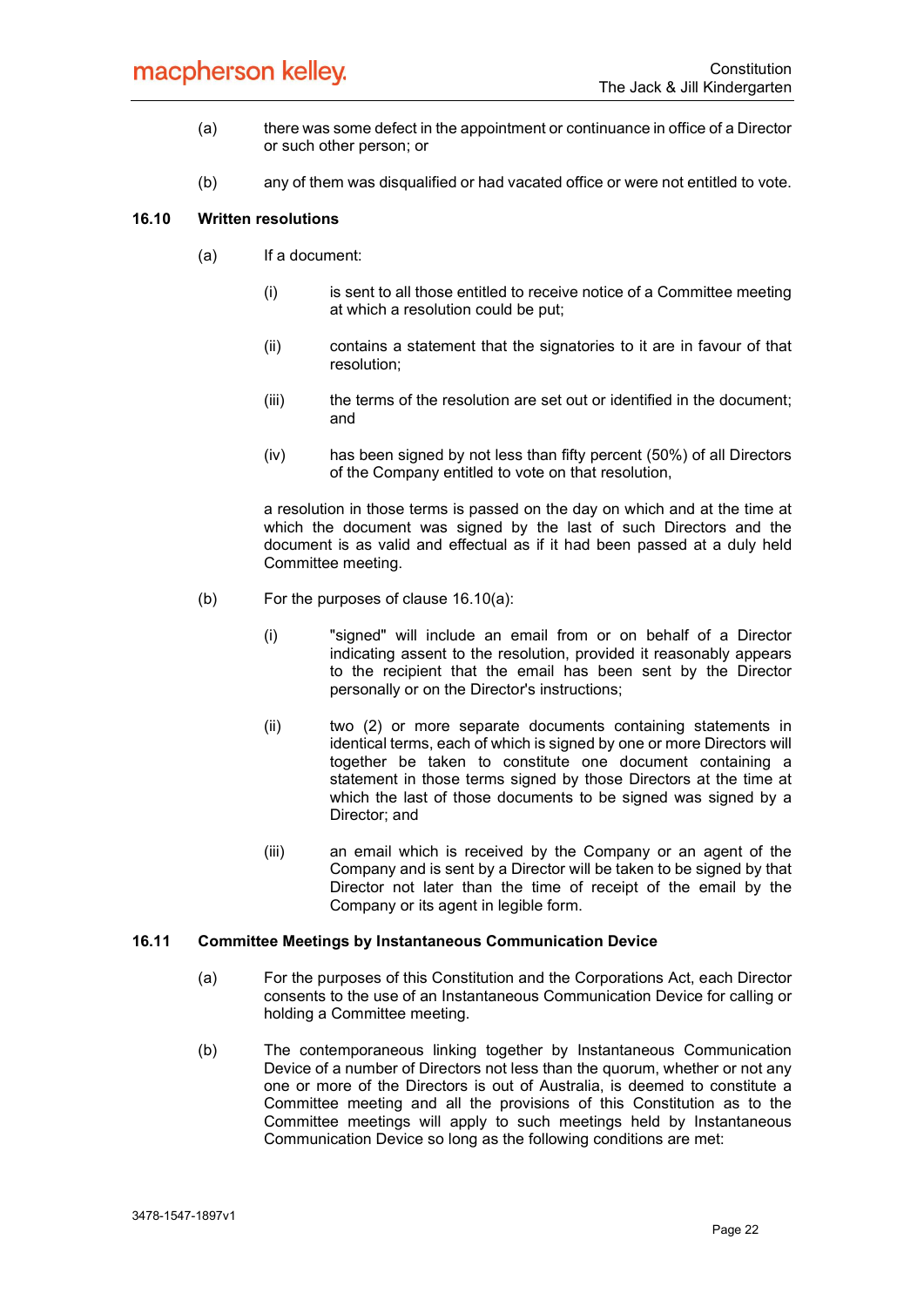- (i) all the Directors for the time being entitled to receive notice of the Committee meeting to be linked by Instantaneous Communication Device receive notice of such meeting. Notice of any such meeting may be given by the Instantaneous Communication Device or in any other manner permitted by this Constitution;
- (ii) at the commencement of the Committee meeting each Director taking part in the meeting by Instantaneous Communication Device is able to hear each of the other Directors taking part;
- (iii) at the commencement of the Committee meeting each Director must acknowledge his or her presence for the purpose of the Committee meeting to all the other Directors taking part; and
- (iv) a minute of the proceedings of a meeting by Instantaneous Communication Device is sufficient evidence of those proceedings and of the observance of all necessary formalities if certified as a correct minute by the Chair, and

all proceedings of the Committee will be as valid and effective as if conducted at a meeting at which all of the Directors were present.

# 17. Directors' Obligations

# 17.1 Performance of Duties

- (a) The Directors must ensure they are aware of and comply with their duties as directors under relevant legislation, including if the Company is a registered charity, the duties referred to in any standards made under the ACNC Legislation.
- (b) If the Company is a registered charity, each Director must use all reasonable endeavours to assist the Company to comply with the ACNC Legislation.

# 17.2 Confidentiality

A Director must:

- (a) keep confidential all Confidential Information; and
- (b) not disclose any Confidential Information to any person, except:
	- (i) as required by law;
	- (ii) with the prior written consent of the Company; or
	- (iii) to the Company's agents, employees or advisers in the proper performance of the Director's responsibilities and Duties under this Constitution and as may be determined from time to time by the Committee.

# 17.3 Use

No Director may use any Confidential Information for the benefit of any person except the Company.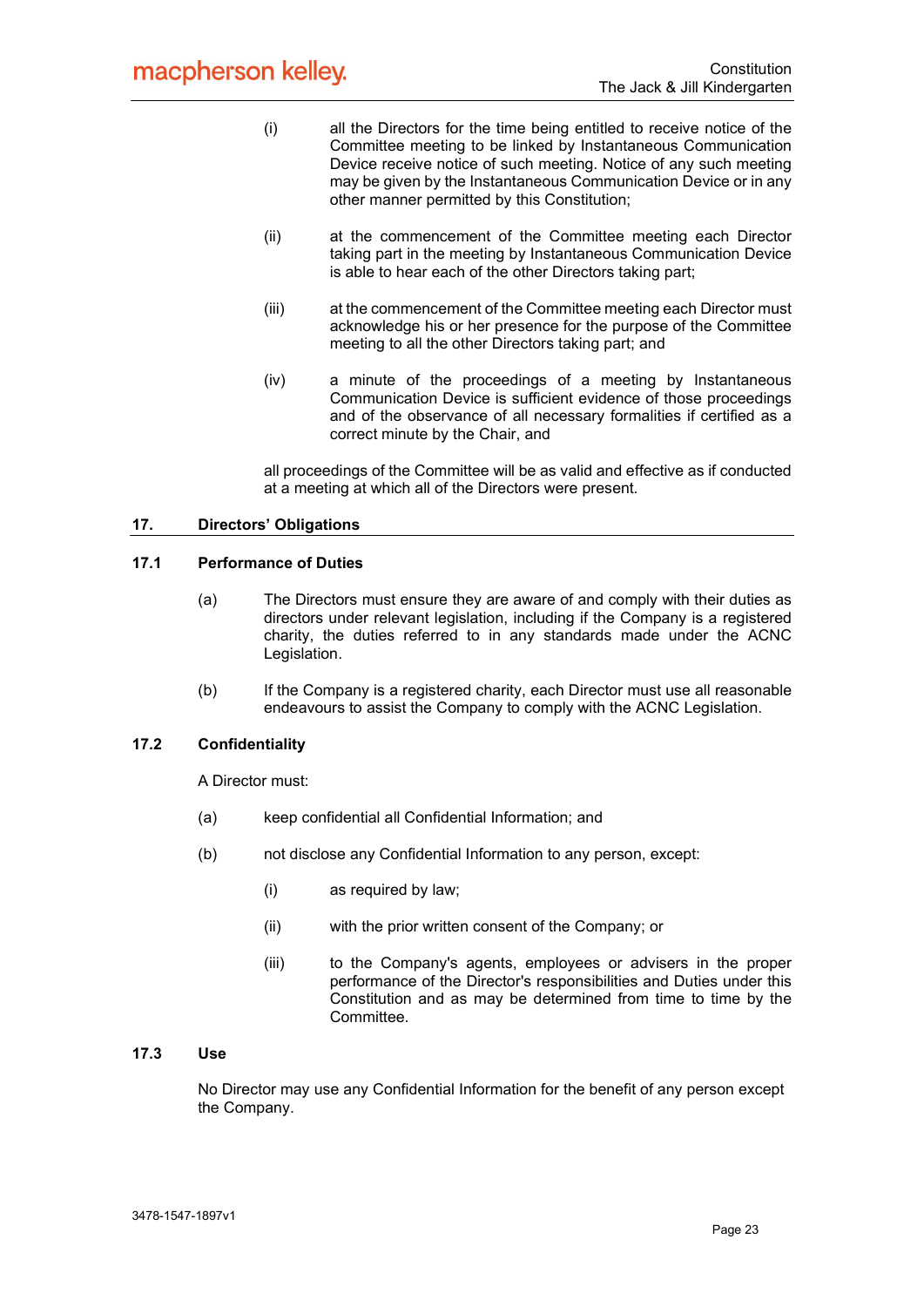# 17.4 Confidential Information in the public domain

If any Confidential Information is lawfully within the public domain then to the extent that the Confidential Information is public, and subject to clause 17.5, a Director's obligations under clause 17.2 will cease in respect of that Confidential Information.

#### 17.5 Uncertainty

If there is uncertainty as to whether:

- (a) any information is Confidential information; or
- (b) any Confidential Information is lawfully within the public domain,

that information will be deemed to be (confidential Information and not within the public domain, unless the Director is advised by the Committee in writing to the contrary.

# 17.6 Security

A Director must:

- (a) maintain proper and secure custody of all Confidential Information; and
- (b) use his or her best endeavours to prevent the use or disclosure of the Confidential Information by third parties.

# 17.7 Delivery or destruction of Confidential Information

- (a) A Director must immediately deliver to the Company all Confidential Information that is physically capable of delivery:
	- (i) at the end of that person's term as a Director; and
	- (ii) at any time at the request of a person authorised by the Committee.
- (b) Instead of delivering Confidential Information, the Committee may direct the Director to destroy Confidential Information and certify in writing to the Company that the Confidential Information has been destroyed.
- (c) The Committee may direct that Confidential Information contained in computer software or data be destroyed by erasing it from the media on which it is stored so that the information cannot be recovered or reconstructed.

# 17.8 Director must not make copies

- (a) A Director must not make any copy or summary of any Confidential Information, except if required to do so in the course of his or her Duties as a **Director**
- (b) If a Director is required to make a copy or summary of Confidential Information in the course of the Director's Duties and functions as a Director, the copy or summary belongs to the Company.

# 17.9 Obligations to continue

A Director must comply with the obligations under clauses 17.2 to 17.8 at all times during and after that person's term as a Director.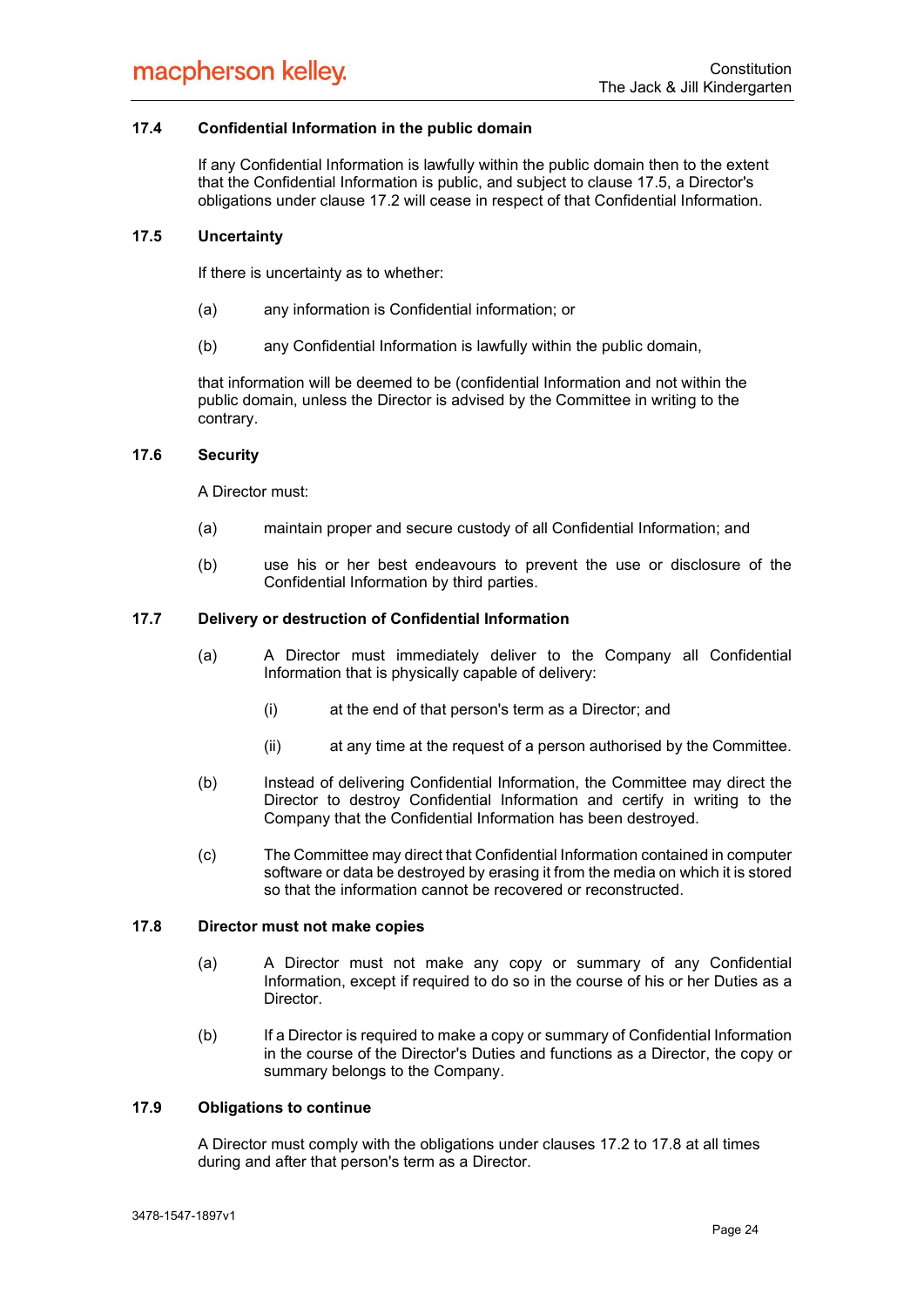# 17.10 No limitation

Nothing in this clause 17 will limit any other duty of confidentiality of a Director at law or in equity.

# 17.11 Director's interests

Subject to the Corporations Act and clause 26.

- (a) a Director is not disqualified by the Director's office from contracting with the Company in any capacity and may enter into any arrangement, contract or dealing with the Company in any capacity;
- (b) no Director or proposed Director is disqualified by that office from becoming or remaining a director of any company in which the Company is in any way interested or which is in any way interested in the Company;
- (c) provided that the Corporations Act and this clause have been complied with by a Director, no contract, agreement or arrangement in which the Director is in any way interested, entered into by or on behalf of the Company can be avoided merely because of that Director's interest and the fact that the Director signed the document evidencing the contract, agreement or arrangement will not in any way affect its validity;
- (d) a Director must not, and must procure that any company in relation to which he or she is a director does not, without the Committee's prior approval, directly or indirectly supply goods or services to the Company for valuable consideration where such goods or service can be satisfactorily obtained elsewhere; and
- (e) no Director who:
	- (i) enters into a contract, agreement or arrangement in which the Director has an interest; or
	- $(ii)$  is a director of the other company with which the Company has entered into the contract, agreement or arrangement,

is liable to account to the Company for any profits or remuneration realised by that Director as a result of him or her being interested or being a director of the other company, if the Director has declared the Director's interest in the matter in accordance with clause 17.12 and not contravened this Constitution or the Corporations Act in relation to the matter.

#### 17.12 Declaration of interest

- (a) The nature of a Director's interest in any contract, agreement or arrangement must be declared by that Director at a meeting of the Directors as soon as practicable after the relevant facts have come to his or her knowledge.
- (b) A general notice that a Director is a member of any specified firm or corporation and is to be regarded as interested in all transactions with that firm or corporation is a sufficient declaration under this clause as regards the Director and the transactions, provided that the extent of that interest is not materially greater at the time of first consideration of the relevant matter by the Committee that was stated in the notice.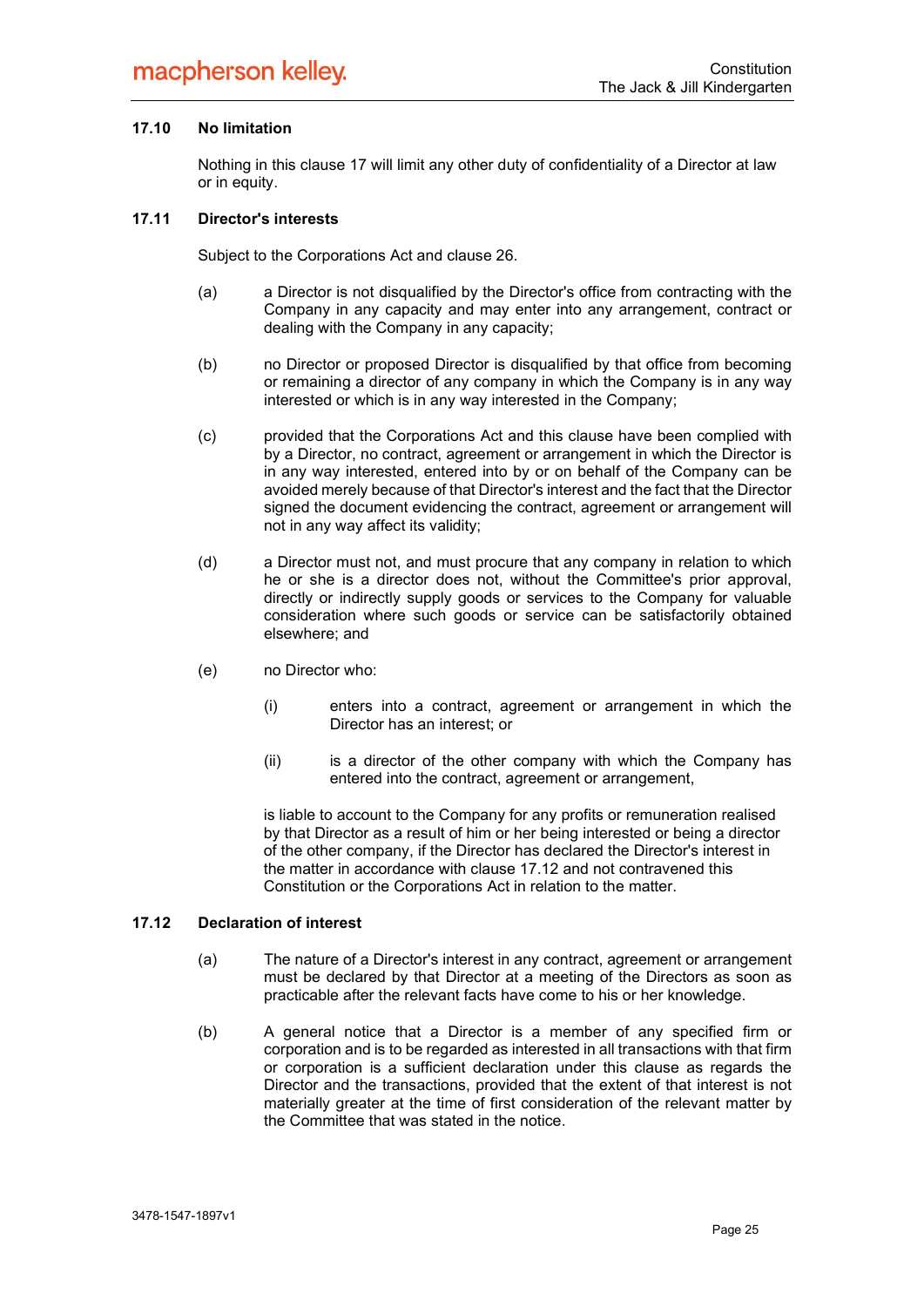- (c) After giving the general notice it is not necessary for the Director to give any special notice relating to any particular transaction with that firm or corporation.
- (d) The Secretary must record in the minutes any declaration made or any general notice given by a Director under this clause.

# 17.13 Votes by interested Directors

Subject to the Corporations Act, a Director who has a material personal interest in a matter that is being considered at a meeting of Directors must not vote on the matter unless:

- (a) the Directors have passed a resolution that the interest does not disqualify the Director from considering or voting on the matter;
- (b) the interested Director is entitled to be present and vote as a result of a declaration or order made by ASIC under the Corporations Act; or
- (c) the interested Director is otherwise permitted by the Corporations Act to be present and vote, and

the Director may not be present while the vote is taken.

# 17.14 Director's conflicts of interest

If a Director holds any office or possesses any property such that he or she might have Duties or interests which directly or indirectly conflict with his or her Duties or interests as Director, that Director must declare at a meeting of the Directors the fact, nature, character and extent of the conflict.

# 18. Minutes and Records

#### 18.1 Minute books

The Directors must cause the Company to keep minute Books in which the Secretary ensures the following are recorded within one month after the relevant meeting is held or resolution passed or otherwise in accordance with the Corporations Act:

- (a) the names of the Directors present at each Committee meeting and each Board Committee meeting:
- (b) all appointments of Officers;
- (c) proceedings and resolutions of meetings of Members, Directors and of any Board Committee; and
- (d) resolutions passed by Members, Directors or any Board Committee without a meeting.

#### 18.2 Signing of minutes

- (a) The minutes of a meeting must be signed within a reasonable time by the Chair of the meeting or by the Chair of the next meeting.
- (b) The minutes of the passing of a resolution without a meeting must be signed by a Director within a reasonable time after the resolution is passed.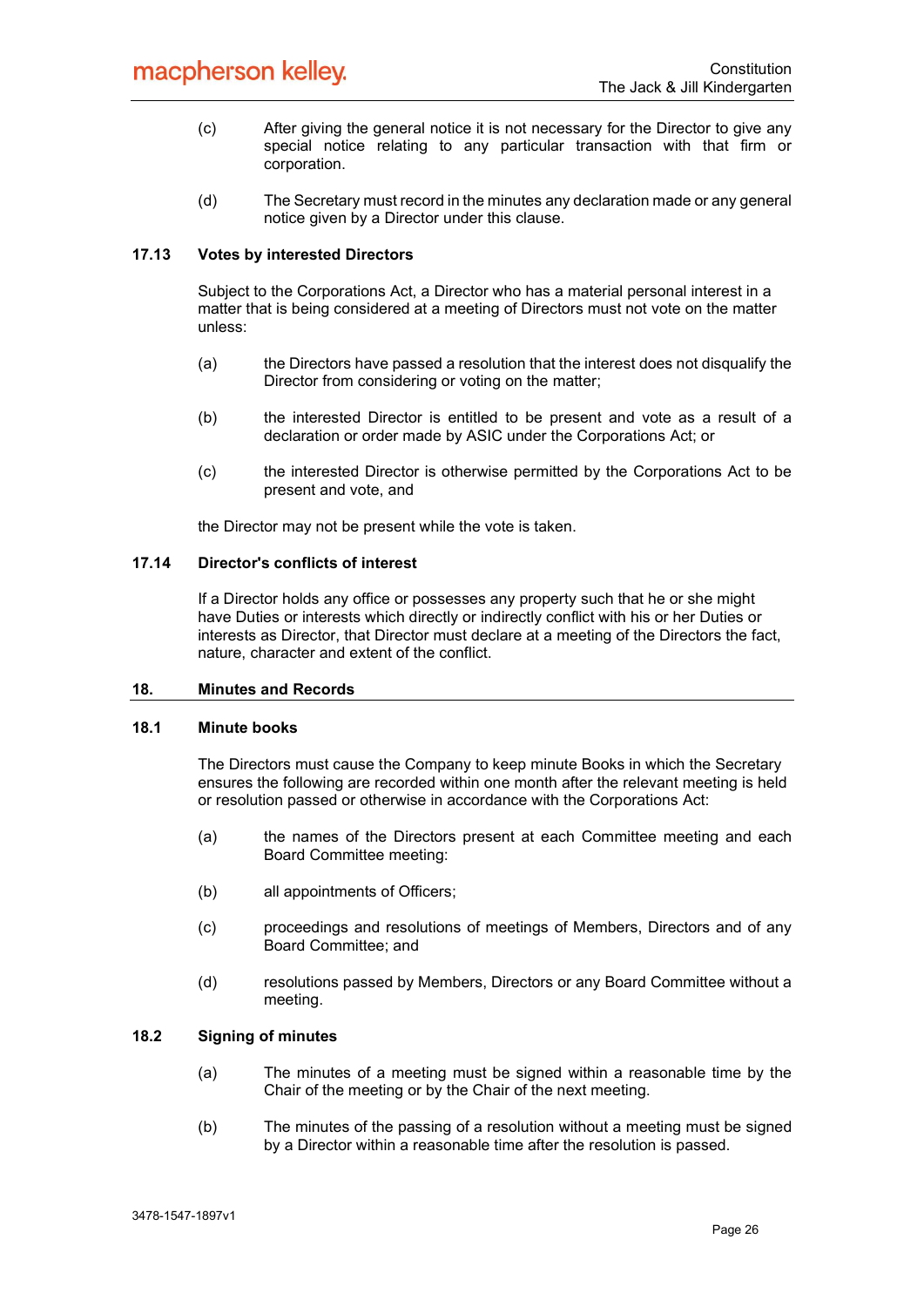- (c) The signing of minutes by a Chair or a Director may occur electronically in any manner permitted by relevant law, which may include signing a printed copy of the document and sending it electronically to the Company.
- (d) Such minutes if purporting to be signed by the Chair of the meeting at which the proceedings were held or by the Chair of the next succeeding meeting, will be receivable as prima facie evidence of the matters stated in such minutes.
- (e) Once signed, all minutes must be provided to the Secretary for retention on behalf of the Company as soon as practicable.

# 18.3 Minutes as evidence

A minute that is recorded and signed under clauses 18.1 and 18.2 is evidence of the proceeding or resolution to which it relates, unless the contrary is proved.

#### 19. Secretary

- (a) The Directors must appoint a Secretary in accordance with the Corporations Act at the remuneration and on such terms and conditions as the Directors think fit.
- (b) A Secretary must be appointed at the first meeting of the Committee after a vacancy in that office occurs.
- (c) Any Secretary so appointed may be removed by the Directors.

# 20. Financial records

# 20.1 Financial and other records

- (a) The Directors must:
	- (i) cause proper financial and other records to be kept that:
		- (A) correctly record and explain its transactions and financial position and performance; and
		- (B) enable true and fair financial statements to be prepared and audited, and

ensure such records are retained by the Company for at least seven (7) years; and

- (ii) provide annual financial reporting to Members, as required by the Corporations Act or the ACNC Legislation (if the Company is a registered charity).
- (b) Directors have the right to access the Company's financial records at any reasonable time.

# 20.2 Inspection of Books

- (a) The Directors must ensure the minute Books for general meetings are open for inspection by Members free of charge.
- (b) Subject to rule 20.2(a), the Directors may determine whether and to what extent (if any), and at what time and places and under what conditions, the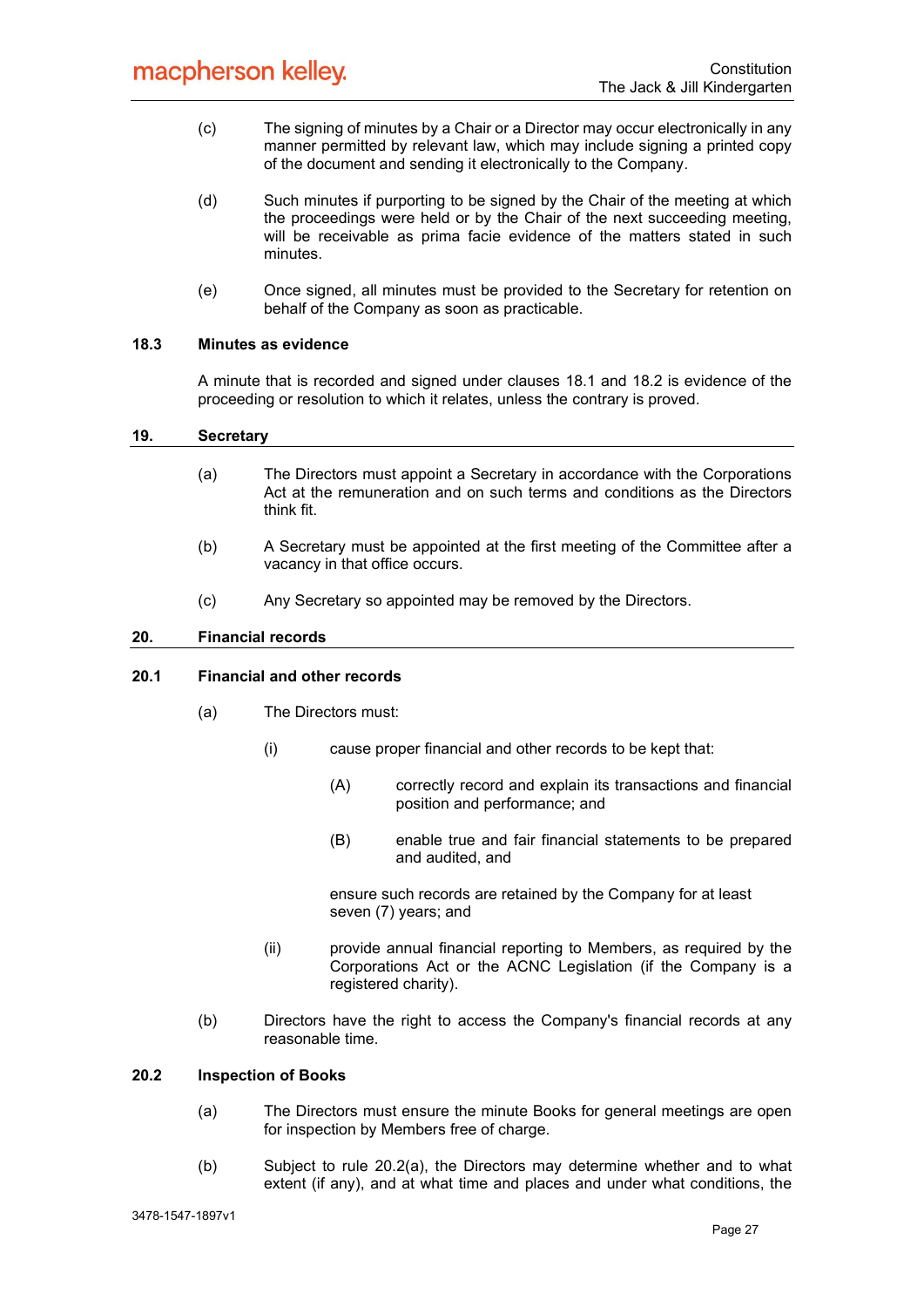minute Books, financial records and other documents of the Company or any of them will be open to the inspection of Members (other than Directors).

(c) A Member, who is not a Director, does not have any right to inspect any books, records or documents of the Company except as conferred by statute or authorised by the Committee or by the Company in general meeting.

# 20.3 Financial Year

- (a) The financial year of the Company will run from 1 February to 31 January each year.
- (b) In accordance with the Corporations Act, the Company's Books of account must be audited by a properly qualified auditor (not being a member of the Company) appointed by the Members at the Annual General Meeting. Audits must be conducted at regular intervals of not more than twelve (12) months.

# 20.4 Reporting to Members

The Committee must send Members copies of the financial report for each financial year, the Directors' report for the year and the auditor's report on the financial report, which must include a profit and loss statement for the year, a balance sheet as at the end of the year and a statement of cash flows for the year and every other document required by law to be attached to such reports.

#### 20.5 Consideration of Accounts at the AGM

The Committee must cause to be laid before each Annual General Meeting the financial report, the Directors' report and the auditor's report for the last financial year that ended before the Annual General Meeting.

# 21. Notices

# 21.1 Entitlement to Notice

Any Member who has not left at or sent to the Office a place of address or an email address (for registration in the Register) at or to which all notices and documents of the Company may be served or sent will not be entitled to receive any notices.

# 21.2 Notices to Members

The Company may give notice to a Member by:

- (a) serving it on the Member personally;
- (b) sending it by post to the Member or leaving it at the Member's address as shown in the Register or the address supplied by the Member to the Company for the giving of notices;
- (c) transmitting it to the electronic mail address (if any) supplied by the Member for the giving of notices; or
- (d) in any other way permitted under the Corporations Act.

#### 21.3 Deemed service

Subject to clause 6.3, a notice sent by: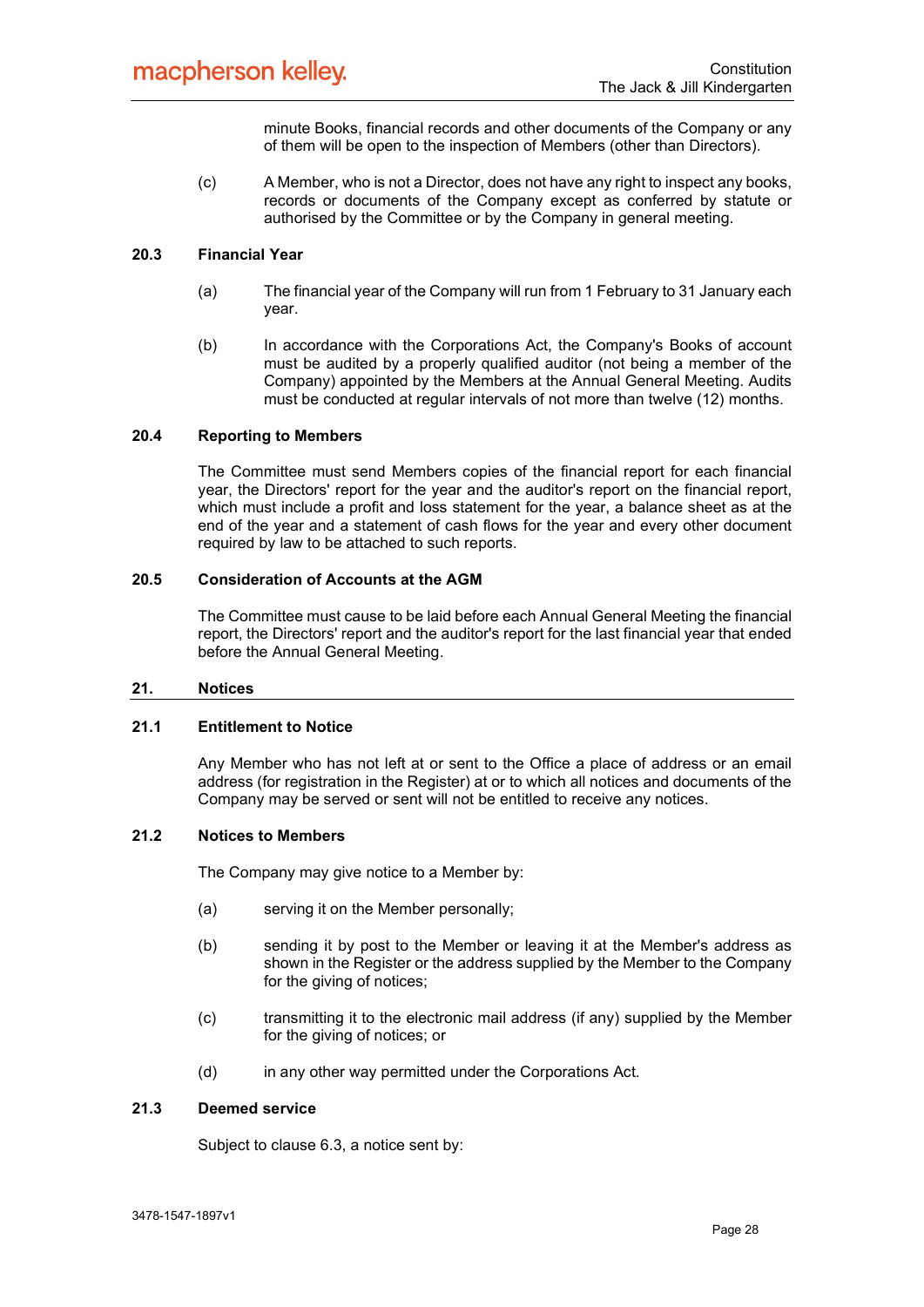- (a) post, is taken to be effected by properly addressing, prepaying and posting a letter containing the notice and to have been effected at the time at which the letter would be delivered in the ordinary course of post;
- (b) electronic mail is taken to be effected by properly addressing and sending the notice and to have been effected on the day of transmission, if transmitted before 5.00pm on a Business Day, otherwise on the next Business Day; and
- (c) electronic mail is deemed not to be served only if the computer system used to send it reports that delivery failed.

# 22. Disputes and mediation

# 22.1 Application

- (a) The grievance procedure set out in this clause applies to disputes under this Constitution or otherwise in relation to the Company or its affairs between:
	- (i) a Member and another Member; or
	- (ii) a Member and the Company.
- (b) The parties to the dispute must meet and discuss the matter in dispute, and, if possible, resolve the dispute within ten (10) Business Days after the dispute came to the attention of all of the parties.

# 22.2 Mediation

- (a) If the parties are unable to resolve the dispute at the meeting, or if a party fails to attend the meeting, then the parties must, within ten (10) Business Days, hold a meeting in the presence of a mediator.
- (b) The mediator must be:
	- (i) a person chosen by agreement between the parties; or
	- (ii) in the absence of agreement:
		- (A) in the case of a dispute between a Member and another Member, a person appointed by the Committee; or
		- (B) in the case of a dispute between a Member and the Company, a person who is a mediator appointed by the Chair of the Resolution Institute or the Chair's designated representative.
- (c) A mediator may be a Member but not a party to the dispute.
- (d) The parties to the dispute must, in good faith, attempt to settle the dispute by mediation.
- (e) Unless the parties to the dispute agree otherwise:
	- (i) the Resolution Institute Mediation Rules will apply to the mediation;
	- (ii) the mediation will be held in Sydney, New South Wales; and
	- (iii) the costs of mediation will be borne equally amongst the parties to the dispute.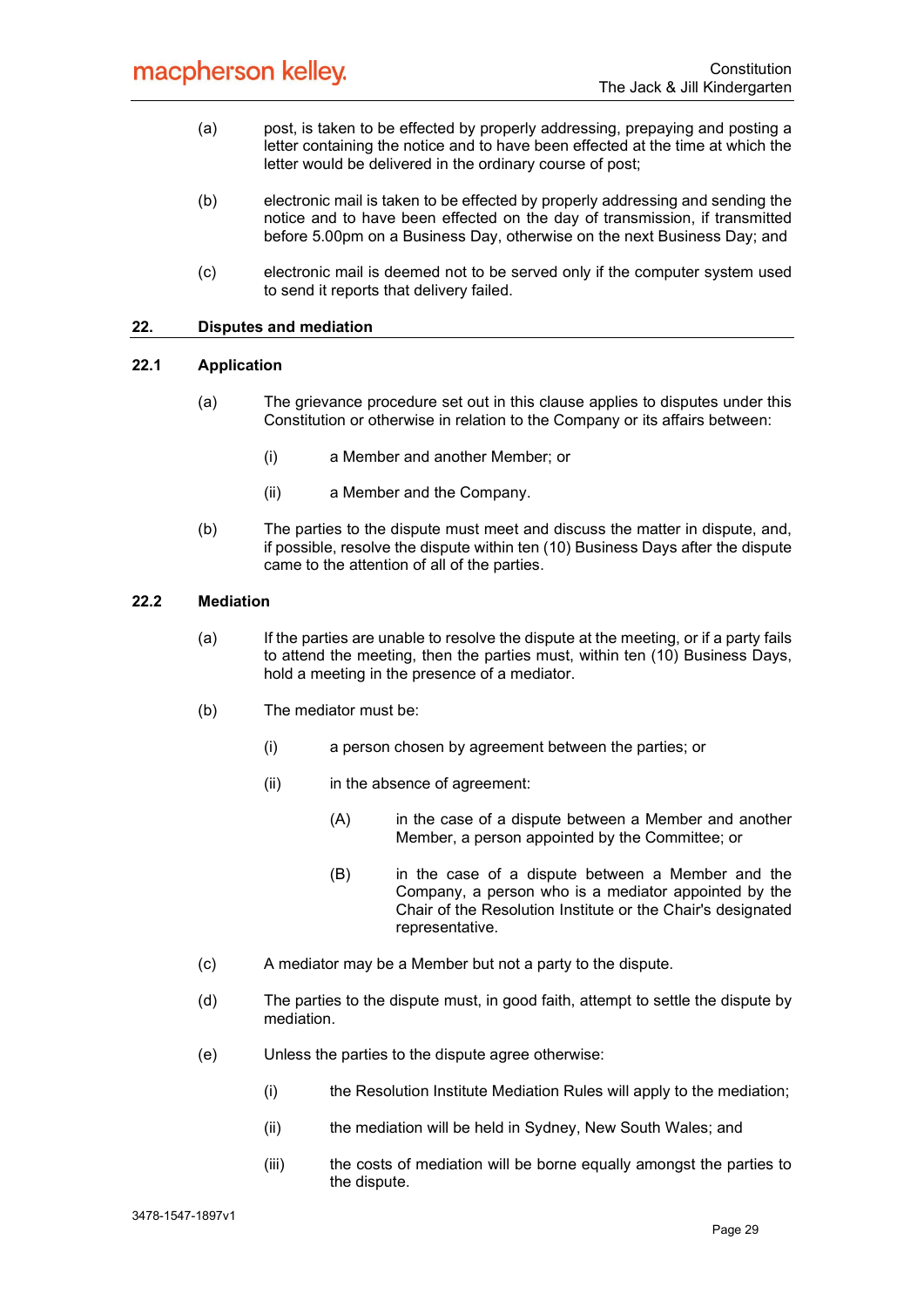- (f) The mediator, in conducting the mediation must:
	- (i) give the parties to the mediation every opportunity to be heard;
	- (ii) allow due consideration by all parties of any written statement by any party; and
	- (iii) ensure that natural justice is accorded to the parties to the dispute throughout the mediation process.
- (g) The mediator must not determine the dispute.
- (h) If the mediation process does not result in the dispute being resolved, the parties may seek to resolve the dispute in accordance with the Corporations Act or otherwise at law.

#### 23. Winding up or dissolution

- (a) In the event of the Company being dissolved, the amount which remains after such dissolution and the satisfaction of all debts and liabilities (**Surplus**) must not be paid to or distributed amongst Members but must be distributed in accordance with clause 23(b) or, if that is not applicable, clause 23(d).
- (b) At or before the winding up or dissolution of the Company, the Members may determine that the Surplus must be given or transferred to one or more institutions or entities provided the institution or entity:
	- (i) has objects similar to some or all of those of the Company; and
	- (ii) prohibits the distribution of its income or property amongst its members to an extent at least as great as imposed under this Constitution.
- (c) If there is a determination in accordance with clause 23(b), the Surplus must be transferred to the institution or entity after the winding up or dissolution of the Company. If there is more than one institution or entity specified in the determination, the Surplus must be transferred in the proportion specified in the determination or, if there is no such proportion specified, then, in proportions as determined by the Directors.
- (d) If there is no determination made in accordance with clause 23(b), the Surplus must be given or transferred to another organisation in Australia, as determined by the Committee, which has substantially similar objects to those of the Company and which prohibits the distribution of its income or property amongst its members to an extent at least as great as imposed under this Constitution, in such manner as the Directors determine.
- (e) If and so far as effect cannot be given to clause 23(d), the Surplus must be applied in Australia to some charitable object.

#### 24. Indemnity of officers

- (a) The Company must indemnify each Officer out of the assets of the Company to the Relevant Extent against any Liability incurred by the Officer in or arising out of the conduct of the business of the Company or in or arising out of the discharge of the Duties of the Officer, except where the Liability:
	- (i) is owed to the Company;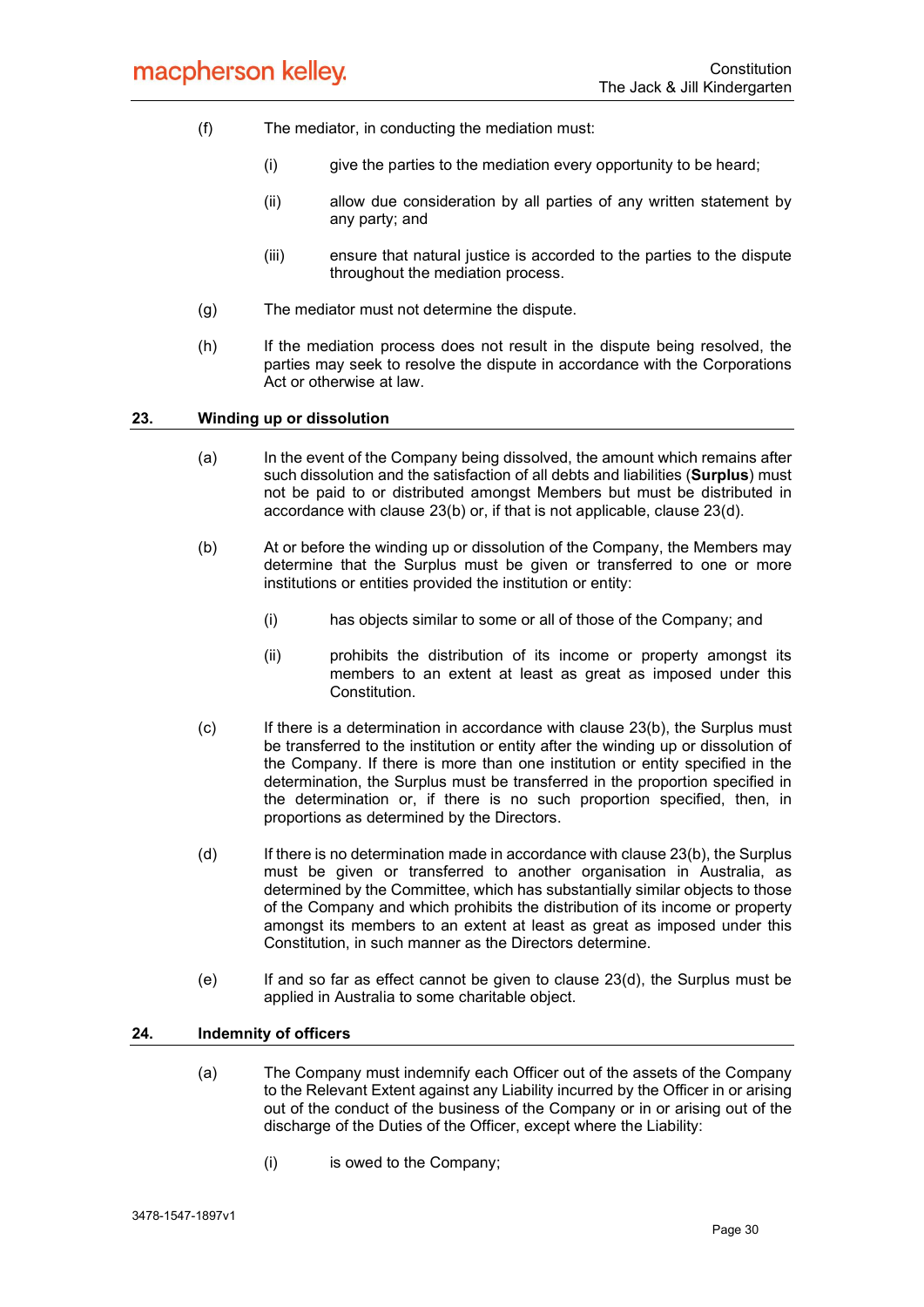- (ii) arises out of conduct involving a lack of good faith;
- (iii) is for a pecuniary penalty order under section 1317G of the Corporations Act;
- (iv) is for a compensation order under section 1317H of the Corporations Act; or
- (v) is for legal costs.
- (b) To the Relevant Extent, the Company must indemnify each Officer against any Liability for legal costs incurred in defending an action for a Liability incurred as an Officer, except if the costs are incurred:
	- (i) in defending or resisting proceedings in which the person is found to have a Liability for which they could not be indemnified under clause 24(a);
	- (ii) in defending or resisting criminal proceedings in which the person is found guilty;
	- (iii) in defending or resisting proceedings brought by ASIC or a liquidator for a court order if the grounds for making the order are found by the court to have been established; or
	- (iv) in connection with proceedings for relief to the person under the Corporations Act in which the court denies the relief.

Clause 24(b)(iii) does not apply to costs incurred in responding to actions taken by ASIC or a liquidator as part of an investigation before commencing proceedings for the court order.

- (c) The Company may, to the Relevant Extent:
	- (i) purchase and maintain insurance; or
	- (ii) pay or agree to pay a premium for insurance,

for any person to whom this clause 24 applies against any Liability incurred by the person as an Officer.

- (d) The Company may give an Officer a loan or advance in respect of legal costs for defending an action for a Liability incurred as an Officer, provided that such loan or advance does not contravene the Corporations Act.
- (e) Subject to the Corporations Act, where the Committee considers it appropriate, the Company may:
	- (i) execute a documentary indemnity or insurance policy in any form in favour of any Officer.
	- (ii) make payments or agree to make payments by way of premium in respect of any contract effecting insurance on behalf or in respect of an Officer against any Liability incurred by the Officer in or arising out of the conduct of the business of the Company or in or arising out of the discharge of the Duties of the Officer other than one for legal costs or conduct involving a wilful breach of duty in relation to the Company; and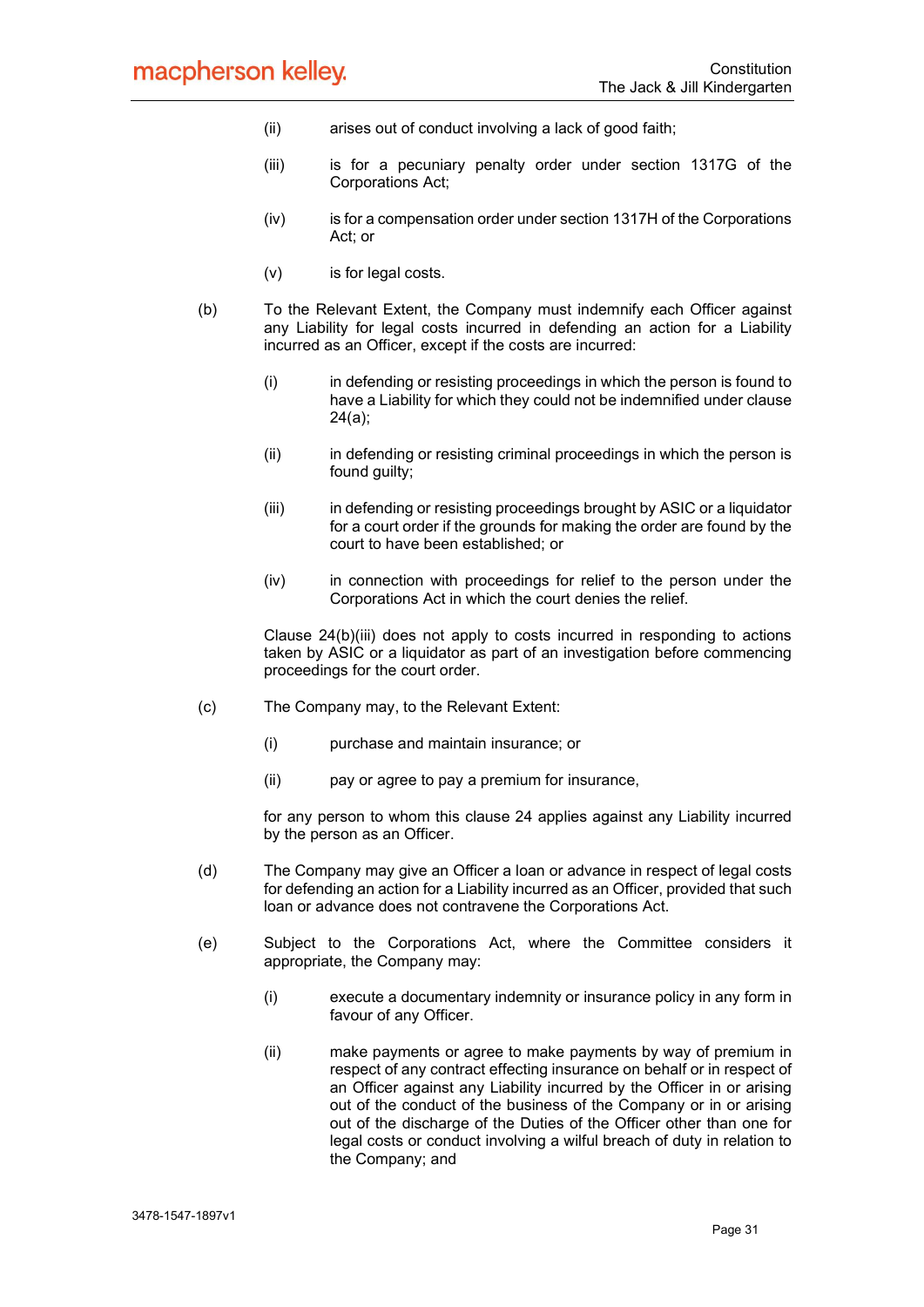- (iii) bind itself and amend any contract or deed with any Officer to make such payments.
- (f) The benefit of each indemnity given in clauses 24(a) and 24(b) continues, even after its terms or the terms of this clause are notified or deleted, in respect of a Liability arising out of acts or omissions occurring prior to the modification or deletion.

# 25. Powers and Capacity

#### 25.1 Exercise of Powers

- (a) Subject to the Corporations Act and clause 26, the Company has the legal capacity of a natural person including the capacity to exercise the powers set out in section 124 of the Corporations Act, which powers may only be used to carry out the Object.
- (b) Where this Constitution provides that a person or body may do a particular act or thing and the word 'may' is used, the act or thing may be done at the discretion of the person or body.
- (c) Where this Constitution confers a power to make appointments to any office or position other than a Director, the power is, unless the contrary intention appears, to be taken to include a power:
	- (i) to appoint a person to act in the office or position until a person is appointed to the office or position;
	- (ii) subject to any contract between the Company and the relevant person and any applicable industrial law, to remove or suspend any person appointed, with or without cause; and
	- (iii) to appoint another person temporarily in the place of any person so removed or suspended or in place of any sick or absent holder of such office or position.
- (d) Where this Constitution confers a power or imposes a duty on the holder of an office then, unless the contrary intention appears, the power may be exercised and the duty must be performed by the holder for the time being of the office.
- (e) Where this Constitution confers power on a person or body to delegate a function or power:
	- (i) the delegation may be concurrent with, or to the exclusion of, the performance or exercise of that function or power by the person or body;
	- (ii) the delegation may be either general or limited in any manner provided in the terms of delegation;
	- (iii) the delegation need not be to a specified person but may be to any person from time to time holding, occupying or performing the duties of, a specified office or position;
	- (iv) the delegation may include the power to delegate;
	- (v) where the performance or exercise of that function or power is dependent on the opinion, belief or state of mind of that person or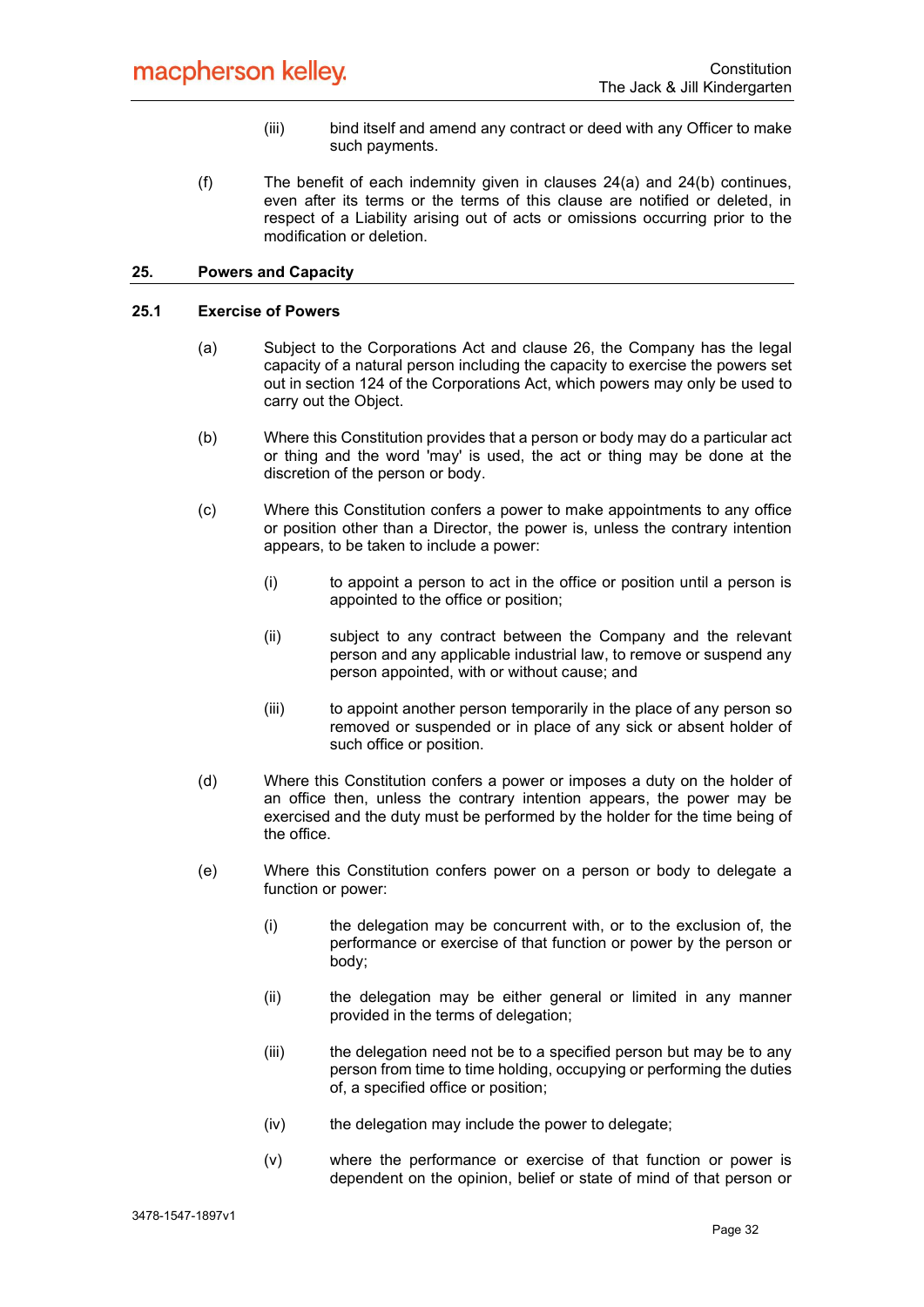body in relation to a matter, that function or power may be performed or exercised by the delegate on the opinion, belief or state of mind of the delegate in relation to that matter; and

(vi) the function or power so delegated, when performed or exercised by the delegate, is to be taken to have been performed or exercised by the person or body.

# 25.2 Capacity

Solely for carrying out the Object, the Company may, in any manner permitted by the Corporations Act or (if the Company is a registered charity) the ACNC Legislation:

- (a) exercise any power;
- (b) take any action; or
- (c) engage in any conduct or procedure,

which under the Corporations Act or the ACNC Legislation a company limited by guarantee may exercise, take or engage in, if authorised by its constitution.

#### 26. Non-profit

The income and property of the Company must be applied solely towards the promotion of the Object. In particular, no portion of the income and property of the Company is to be paid or transferred directly or indirectly by way of dividend or distribution of profit to Members or paid to Directors as fees for their services as Directors. This clause does not prevent the payment in good faith:

- (a) of remuneration to any Officers or servants of the Company for any services rendered in a professional or technical capacity, where the amount payable is not more than an amount that would be commercially reasonable for the service;
- (b) of reasonable and proper remuneration to any employee of the Company;
- (c) for goods supplied by Members in the ordinary and usual course of business at fair and reasonable prices or prices more favourable to the Company;
- (d) of interest on money borrowed from any Member at a rate not exceeding from time to time the Company's overdraft rates of interest paid for moneys borrowed from its bankers;
- (e) of reasonable and proper rent for premises leased or licensed by any Member to the Company:
- (f) of any amount to a person in carrying out the Company's objects; or
- (g) of sums permitted to be paid under Chapter 2E of the Corporations Act,

provided that any such payment is approved by the Committee.

#### 27. Limited Liability

The Company is a company limited by guarantee and the Liability of the Members is limited to the amount provided in clause 28 of this Constitution.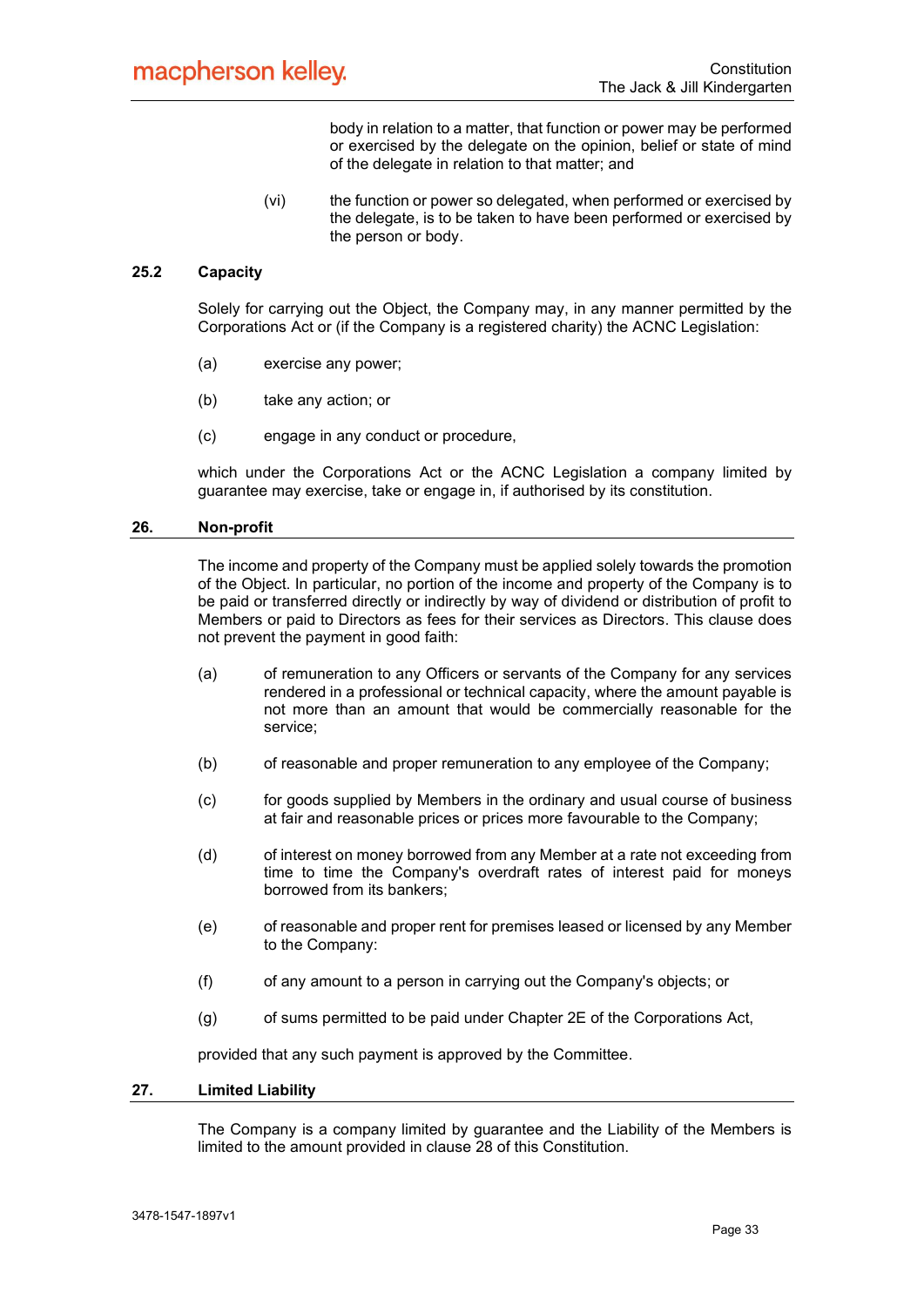# 28. Members' guarantee

Every Member undertakes to contribute an amount not exceeding \$100.00 to the property of the Company if the Company is wound up while he or she is a Member or within one year after ceasing to be a Member, for:

- (a) payment of the debts and liabilities of the Company contracted before they ceased to be a Member;
- (b) the costs, charges and expenses of winding up the Company; and
- (c) for an adjustment of the rights of contributories among themselves.

# 29. Application of the Corporations Act

# 29.1 What parts of the Corporations Act apply?

Unless the contrary intention appears:

- (a) an expression used in this Constitution that deals with a matter dealt with by a provision of the Corporations Act has the same meaning as in that provision of the Corporations Act; and
- (b) subject to clause 29.1(a), an expression in a clause of this Constitution that has a defined meaning for the purposes of the Corporations Act has the same meaning when used in this Constitution.

#### 29.2 Actions authorised under Corporations Act or ACNC Legislation

Where the Corporations Act or (if the Company is a registered charity) the ACNC Legislation authorises or permits a company to do any matter or thing if so authorised by its constitution, the Company is and will be taken by this clause to be authorised or permitted to do that matter or thing, despite any other provision of this Constitution.

#### 29.3 Replaceable rules displaced

- (a) The clauses of this Constitution displace each provision of a section or subsection of the Corporations Act that applies (or would apply but for this clause) to the Company.
- (b) The replaceable rules do not apply to the Company.

# 29.4 Inconsistencies

If the Company is a registered charity under the ACNC Legislation, the ACNC Legislation and the Corporations Act override any clauses in this Constitution to the extent of any inconsistency.

#### 30. General

#### 30.1 Submission to jurisdiction

Each Member submits to the non-exclusive jurisdiction of the Supreme Court of New South Wales and the Courts which may hear appeals from that Court.